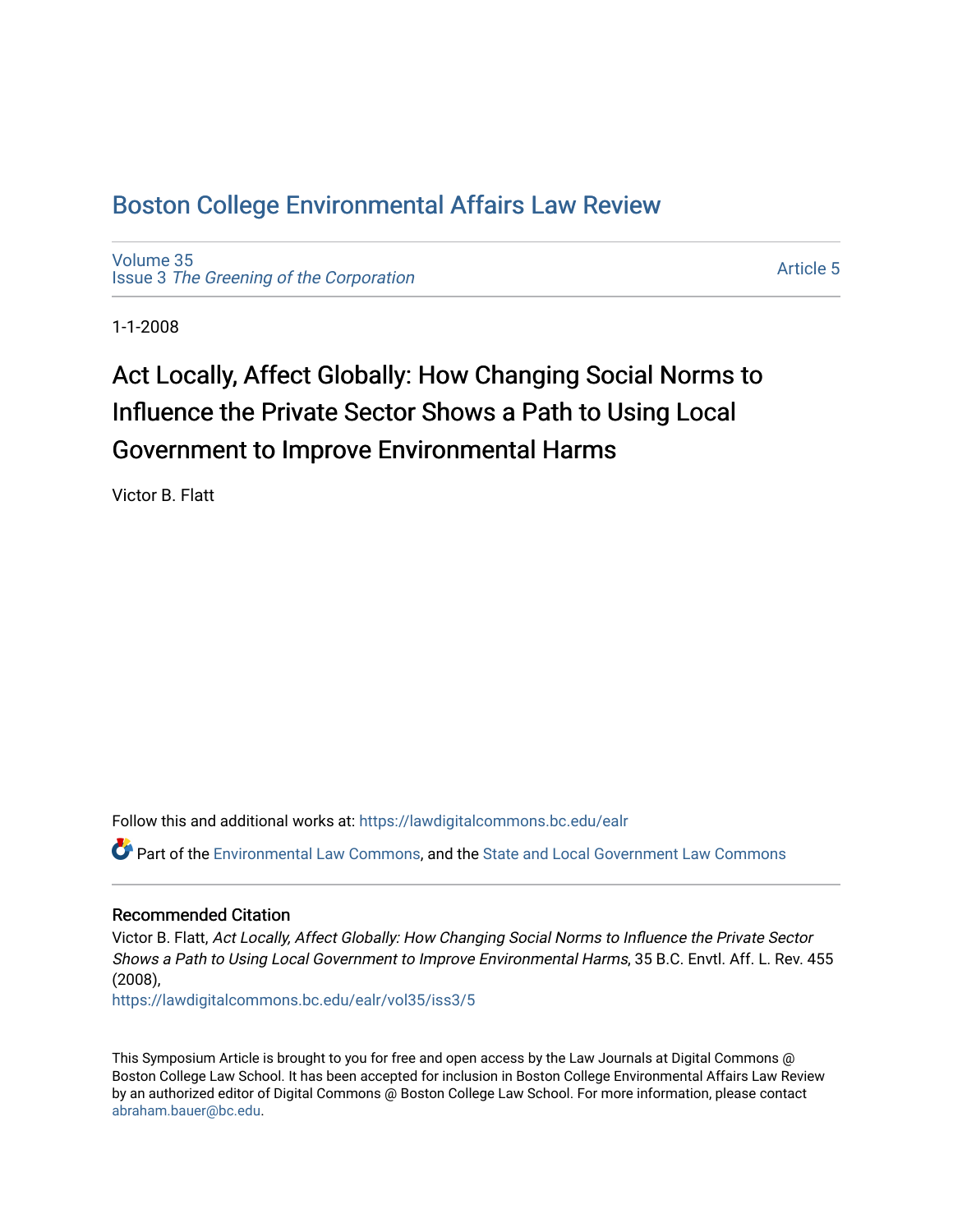# **ACT LOCALLY, AFFECT GLOBALLY: HOW CHANGING SOCIAL NORMS TO INFLUENCE THE PRIVATE SECTOR SHOWS A PATH TO USING LOCAL GOVERNMENT TO CONTROL ENVIRONMENTAL HARMS**

## VICTOR B. FLATT\*

**Abstract:** There has been comparatively little exploration of the importance of local government in addressing large-scale environmental harms, in spite of much activity at the local level dealing with climate change. This Article posits that local governments can affect large-scale environmental harms because they can influence the private sector through targeted *social norm* creation that cannot be accomplished easily at other levels of government. The Article notes that efforts to induce the private sector to take actions without enforcement capability have been problematic, but that connections to private sector decisionmakers and influencing of their internal norms—which can occur more easily at the local level can create action not just locally, but wherever corporations operate.

# **INTRODUCTION**

 The title of the *Boston College Environmental Affairs Law Review* Symposium, *The Greening of the Corporation*, of which this Article is a part, makes a statement and asks a question. The statement is that corporations and the private sector generally have been taking steps to help the environment outside the traditional regulatory system; the question why? Though the answer is clearly multifaceted, much seems to be related to changing social norms in their various incarnations: public

<sup>\*</sup> A.L. O'Quinn Chair in Environmental Law, University of Houston Law Center; Director of the Center for Environment, Energy, and Natural Resources, Houston. The idea for this Article grew out of a presentation at the *Conference on Federalism in the Overlapping Territory* at Duke Law School on November 10 and 11, 2006, sponsored by the Center for Progressive Reform and the American Constitution Society. The author thanks the many participants of the forum who offered helpful comments on these ideas, particularly Robert Glicksman, Bill Buzbee, Kirstin Engel, Rena Steinzor, Sid Shapiro, and Bill Andreen. This work was also generously supported by the endowment of John O'Quinn for the A.L. O'Quinn Chair in Environmental Law at the University of Houston Law Center. Last, a special thanks to the *Boston College Environmental Affairs Law Review* for bringing people together to discuss these ideas.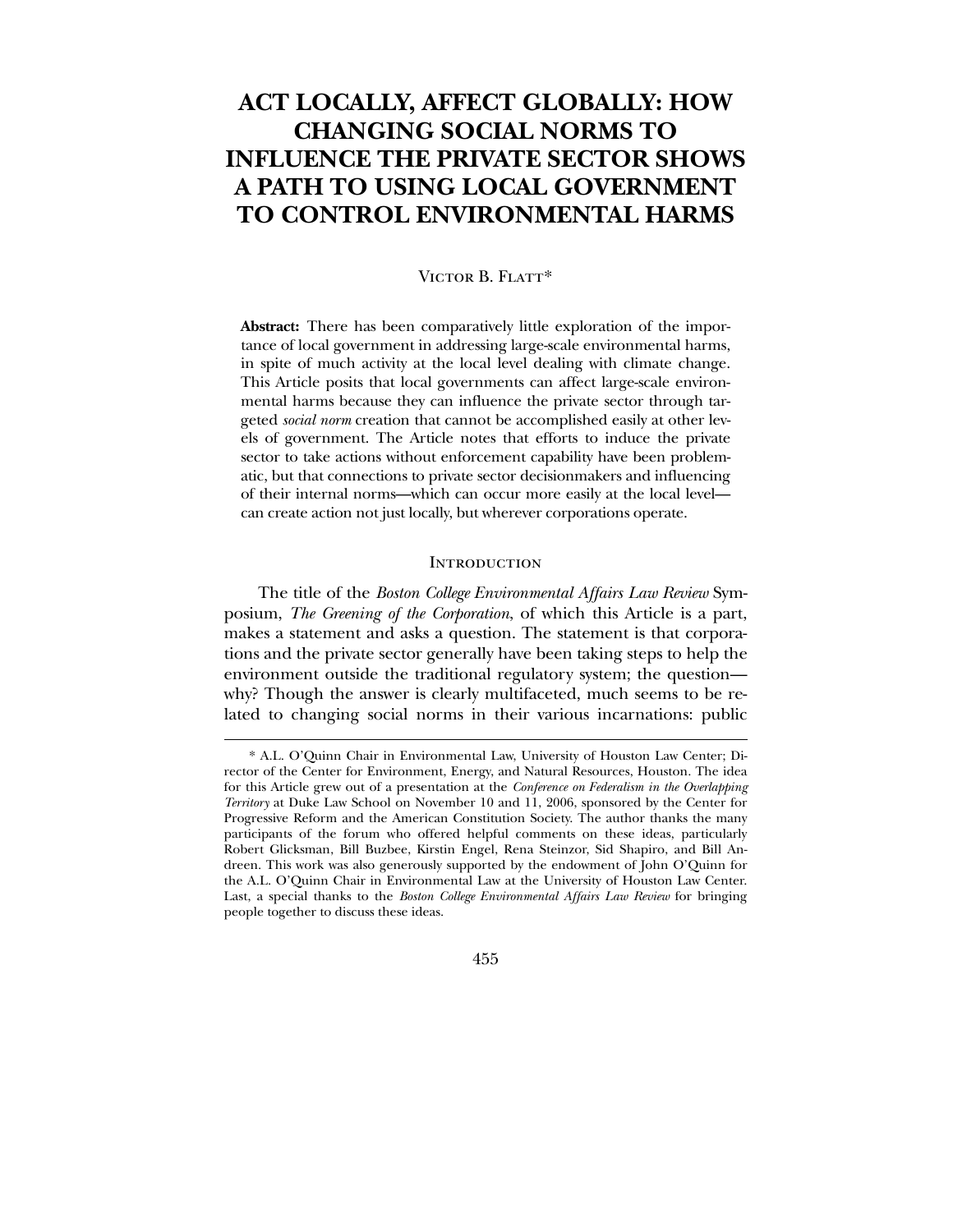demand, advertising, shame. While most people pay some homage to the power of social norms, these norms are rarely thought of as a policy implementation tool. I believe, however, that the nature of local governments' relationship to social norms means that local governments can in fact be vehicles for the use of such norms as policy tools. Scholars have long ignored the possibilities that local—that is, *sub-state* governments can make significant contributions to environmental protection, or indeed, be significant in policy at all.1 There are obviously many reasons for this oversight, including the fact that localities are not necessarily sovereign entities with a full panoply of sovereign powers. There is no *uniform* type or model of local governance,<sup>2</sup> and the environmental arena since 1970 has been dominated by federal legislation that makes the states significant partners in the administration of the law, but generally sidelines local government.3 Thus, there is little systematic analysis of what particular structural factors would favor the use of local governance in controlling environmental harms.4

 The recent efforts to affect the environment by local governments, particularly in the area of climate change, however, suggest that there is more possibility of power at the local level than first meets the eye. Because at the local government level there is personal contact between government actors and the regulated parties, local government may be able to effectively advance environmental protection with what has come to be called public-private partnerships, or cooperative environ-

<sup>1</sup> *See* Richard C. Schragger, *Can Strong Mayors Empower Weak Cities? On the Power of Local Executives in a Federal System*, 115 Yale L.J. 2542, 2545 (2006) ("The primary form of American political decentralization is regional rather than municipal, states—not cities

<sup>. . . .&</sup>quot;); Kathleen M. Sullivan, *From States' Rights Blues to Blue States' Rights: Federalism After the Rehnquist Court*, 75 FORDHAM L. REV. 799, 809–10 (2006) (commenting that, typically, discussion of *local* control means control at the state level).

<sup>2</sup> *See* Schragger, *supra* note 1, at 2546.

<sup>3</sup> One notable exception to this legislative model is the granting of local oversight of Publicly Owned Treatment Works (POTWs). 40 C.F.R., § 501 (2007). The federal statutes also generally preserve common law, which might be characterized as local, since it may be successfully invoked by municipalities. *See, e.g.*, Clean Air Act, 42 U.S.C. § 7412(d)(7) (2000).

<sup>4</sup> Kirstin Engel and David Adelman have recognized the importance of local government as one of many players to address complex, multifaceted environmental problems, but have not fully explored whether local government is particularly good at a particular role. *See* Kirstin Engel & David Adelman, Adaptive Federalism: Lessons from the Study of Complex Adaptive Systems 2 (2007) (unpublished manuscript, on file with author). Their analysis concerning the importance of multitiered governance is indeed persuasive; in this Article, however, I focus more on why local government may be appropriate for large-scale environmental concerns and ways to enhance local government's effect.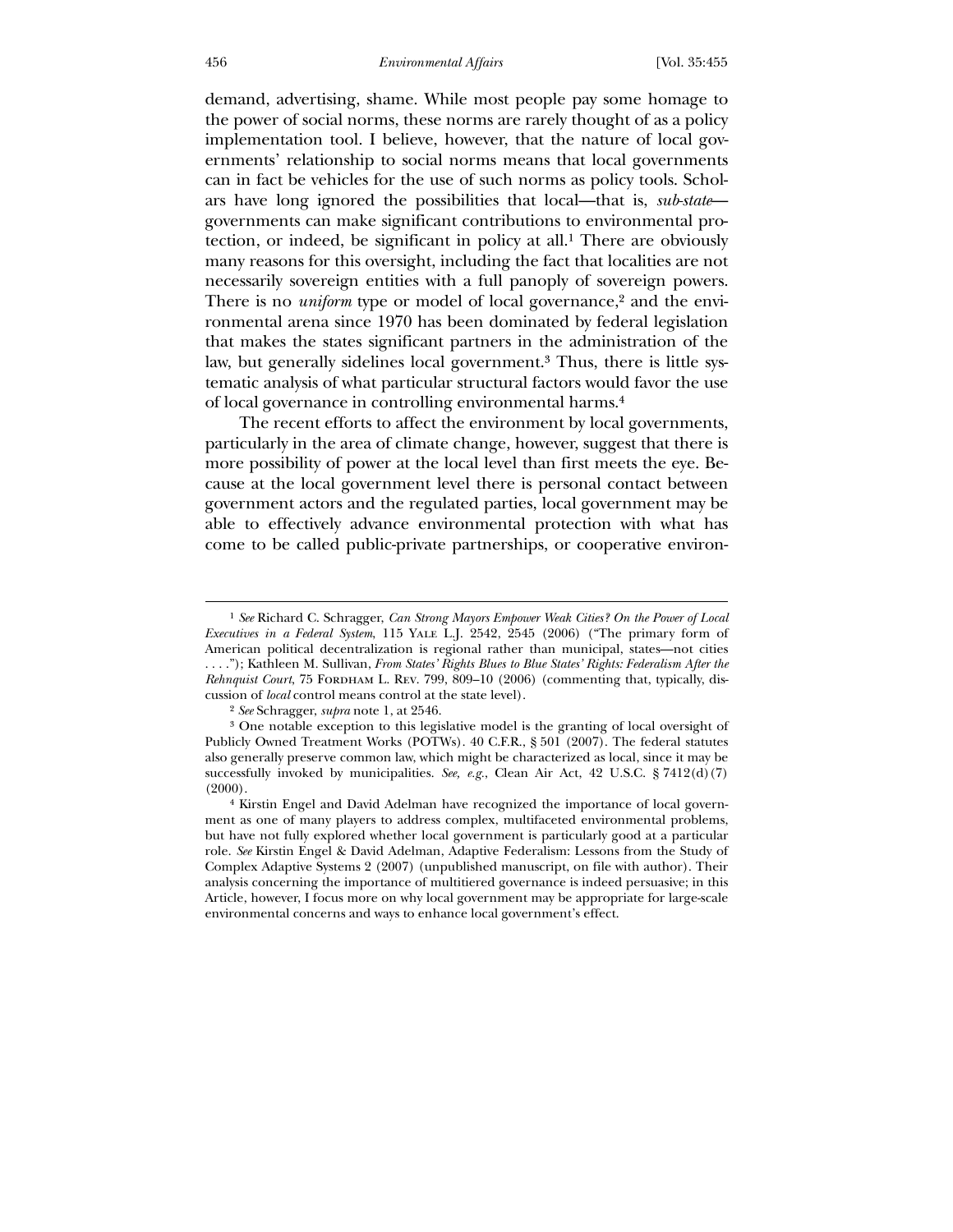mentalism with business.<sup>5</sup> It is the thesis of this Article that, while separately public-private partnerships and local government action as ways to control environmental harm may not be effective methods, together they in fact do create a legitimate and powerful tool for environmental protection by using local government to create social norms which effectively influence the private sector.

 This Article will first explore the role and powers of local government in environmental regulation, including how local government can be affected by state government.6 Second, it will examine the use of public-private partnerships, business cooperation, and voluntary efforts as models for environmental control.7 The Article will also explore the literature surrounding the power of social norms to bring about policy change.8 Finally, this Article will demonstrate how local government can use its power to influence social norms in a manner that realizes the potential of public-private partnerships, while not succumbing to their weakness.9

# I. Local Government Regulation of Environmental Harms: A Renaissance?

 Most local governments have the power to protect general health and safety through the traditional police power, and historically local governments were the first-line of defense against environmental harm.<sup>10</sup> Through the concepts of public nuisance and later zoning, the most obvious environmental harms of the past, whether they were raw sewage or choking smoke, were dealt with by local government.11 The role of local government, however, began to wane as environmental harms themselves changed or came to be seen differently.<sup>12</sup> The paradigmatic modern environmental harm is anything but local. It is generally a transboundary harm caused by products or processes in a national or international market, whose profits are far removed from its harms. Such problems are logically seen as requiring regulation from a jurisdic-

<sup>5</sup> Professor Schragger might characterize this influence as the *real* power of mayors as opposed to *formal* or legal power. *See* Schragger, *supra* note 1, at 2546.

<sup>6</sup> *See infra* Part I.

<sup>7</sup> *See infra* Part II.

<sup>8</sup> *See infra* Part III.

<sup>9</sup> *See infra* Parts IV–VI.

<sup>10</sup> *See* Robert L. Glicksman et al., Environmental Protection Law and Policy 65 (5th ed. 2007); Craig N. Johnston, William F. Funk & Victor B. Flatt, Legal Protection of the Environment 3 (2d ed. 2007).

<sup>11</sup> *See* Johnston, Funk & Flatt, s*upra* note 10, at 3.

<sup>12</sup> *See id.* at 5.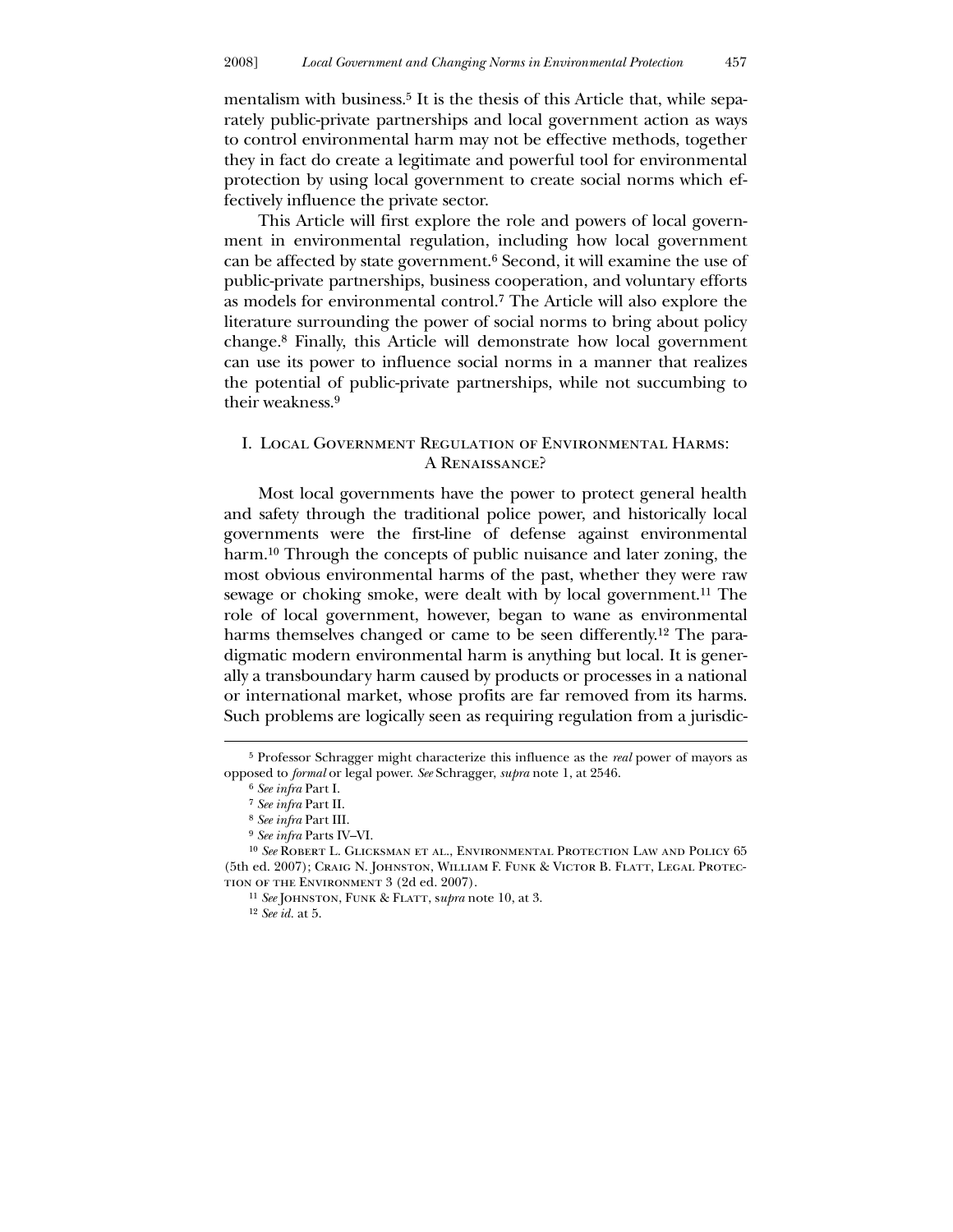tion that can control all causal aspects of the harm: the purchase of raw materials, the manufacturing process, and the transport of the pollutants caused by the process, or the transport of the product itself. The economic theory of environmental harm envisions a sovereign that has power and reach to successfully *price* and, therefore, control the externalities of environmental harm.13 The far-flung aspects of environmental harm were so important that a new kind of cooperative federalism was spawned, which moved beyond the traditional reliance on states to deal with such issues in favor of a state-federal mix of controls.14

 Though examples of local government regulation of environmental harm still exist, our current conception of environmental law is very difficult to accomplish at the local level. The powers of local governments are limited. General police power may be sufficient for local governments to control pollution within their borders, but in some places, even the use of the police power can be preempted by the state.15 As opposed to state-federal joint regulation, in which states are often free to create more stringent health and safety regulations than a federal floor,16 in some states, local governments are explicitly preempted from taking actions that are different or inconsistent with state regulators' actions.17 States also can actively preempt local actions with which they do not agree.18 Witness the strong reaction to the *Kelo v. City of New London* takings case, in which several state laws were passed to preempt local government from exercising its takings power in a traditional manner.19 The truth is that if particular states are slow or recalcitrant about regulating polluting entities directly, there is no reason to expect these states to allow their sub-jurisdictions to do so.

 This result is exacerbated by the politicization of environmental control, wherein environmental positions may be perceived as Democ-

<sup>13</sup> *Id.* at 24.

<sup>14</sup> *Id.* at 9–10.

<sup>15</sup> Paulette Wolfson & Ceil Price, *Watch Out for the City: Local Governments Can Enforce*, 36 ST. B. TEX. ENVTL. L.J. 65, 65 (2006).

<sup>16</sup> Johnston, Funk & Flatt, *supra* note 10, at 9–10.

<sup>17</sup> In Texas, local government regulation of the environment cannot be inconsistent with state law, state regulations, or rules and orders of the Texas Commission on Environmental Quality. TEX. HEALTH & SAFETY CODE ANN. § 382.113 (Vernon 2001).

<sup>18</sup> *See* Wolfson & Price, *supra* note 15, at 65. In Texas, the power of a local government to criminally prosecute environmental harms was taken away by the state after much lobbying by private corporations in Harris County. *See* 30 Tex. ADMIN. CODE §§ 70.201-.206  $(2006).$ 

<sup>19</sup> Marcilynn A. Burke, *Much Ado About Nothing:* Kelo v. City of New London*,* Babbitt v. Sweet Home, *and Other Tales from the Supreme Court*, 75 U. Cin. L. Rev. 663, 666–67 (2006); *see* Kelo v. City of New London, 545 U.S. 469 (2005).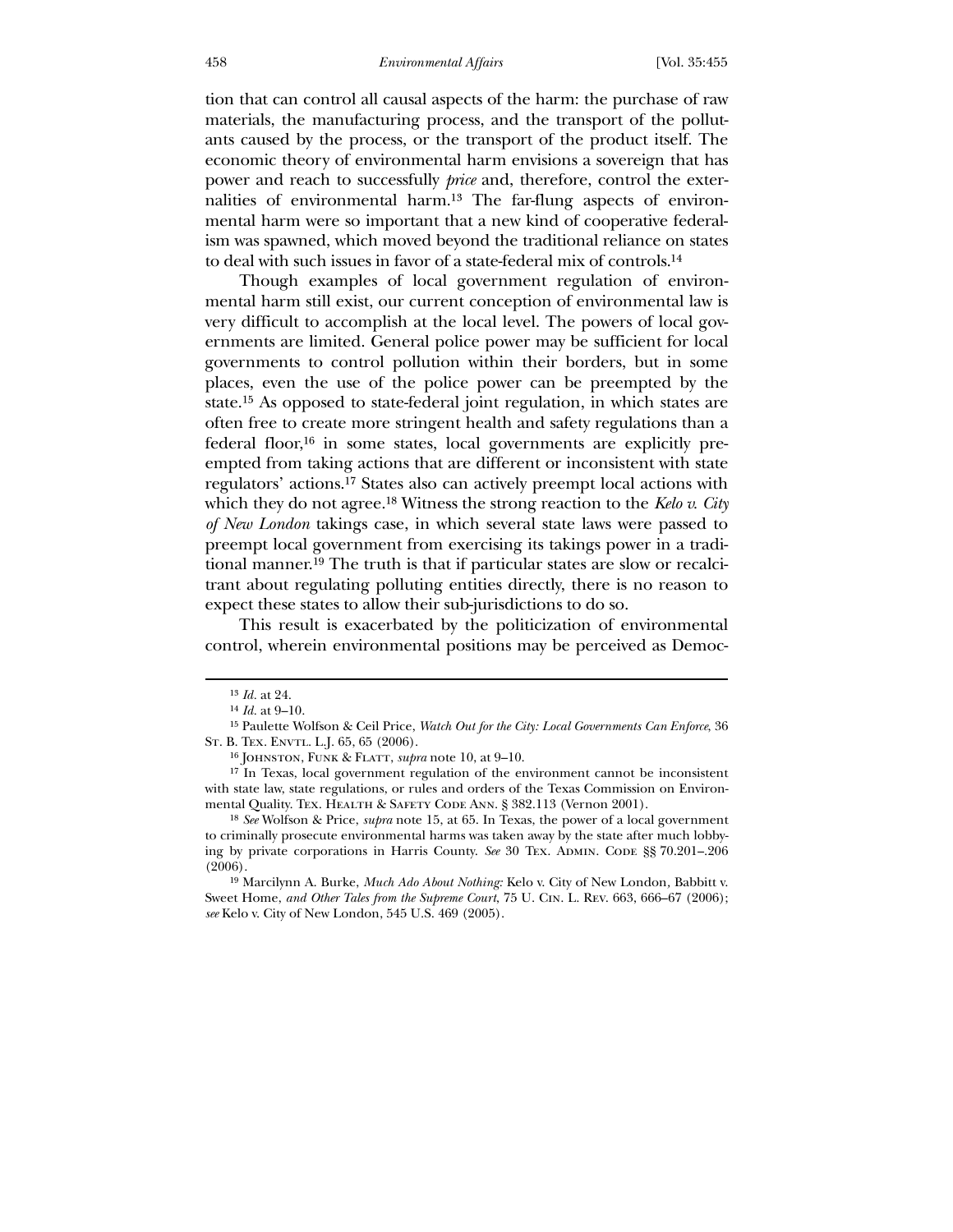ratic rather than Republican.20 States with Republican majorities that are powerful in rural areas, may reflexively reject additional environmental regulations from large cities, which tend to be more Democratic.21 Thus, disputes can arise in local government over differences in politics as much as substance.

 The main drawback to using local government for environmental regulation to protect the citizens of that locality, however, is that most modern pollution migrates extensively, and the local government cannot enforce its laws beyond its boundaries. Certain toxic pollution is an important exception to this result, and in this arena we have seen some action from local government.22 For the most part though, modern environmental problems are too geographically dispersed to be addressed by local government through traditional sovereign powers.23

 This geographical limitation makes the local government foray into climate change all the more perplexing, since climate change is truly global in dimension.24 Certainly, no local government can hope to reduce harm to its own citizens from climate change solely through its own regulation. Yet there is unprecedented activity at the local level.25

 In their article exploring the phenomenon of local governments engaging climate change problems, Professors Engel and Saleska propose that public choice analysis might explain why politicians pursue a particular agenda, and the authors suggest that local actions may foreshadow or spur national action.<sup>26</sup> The phenomenon of local activities spurring action by larger entities can be explained by many economic theories, such as the private sector's desire for uniform regulations, a particular kind of regulation that works better on a larger scale, such as tradable permits, or seeking protection from a *race-to-the-bottom* phenomenon.27 These justifications are certainly logical explanations that can be supported by economic theory, but there may be another important factor that has not been fully explored or exploited: the power

-

<sup>20</sup> *See*, *e.g.*, Glicksman et al., *supra* note 10, at 69.

<sup>21</sup> Samuel Issacharoff, *Judging Politics, the Elusive Quest for Judicial Review of Political Fairness*, 71 Tex. L. Rev. 1643, 1683 (1993) (discussing voting rights and noting that large cities tend more towards the Democratic Party).

<sup>22</sup> There are, however, attempts to limit local government action as much as possible. *See* Dina Cappiello, *Bills Filed to Block White's Clean Air Campaign*, Houston Chron., Mar. 10, 2007, at A1.

<sup>23</sup> *See* Kirsten H. Engel & Scott R. Saleska, *Subglobal Regulation of the Global Commons: The Case of Climate Change*, 32 Ecology L.Q. 183, 187 (2005).

<sup>24</sup> *See id*.

<sup>25</sup> *Id.* at 184–86.

<sup>26</sup> *Id.* at 189.

<sup>27</sup> *Id.* at 223–24.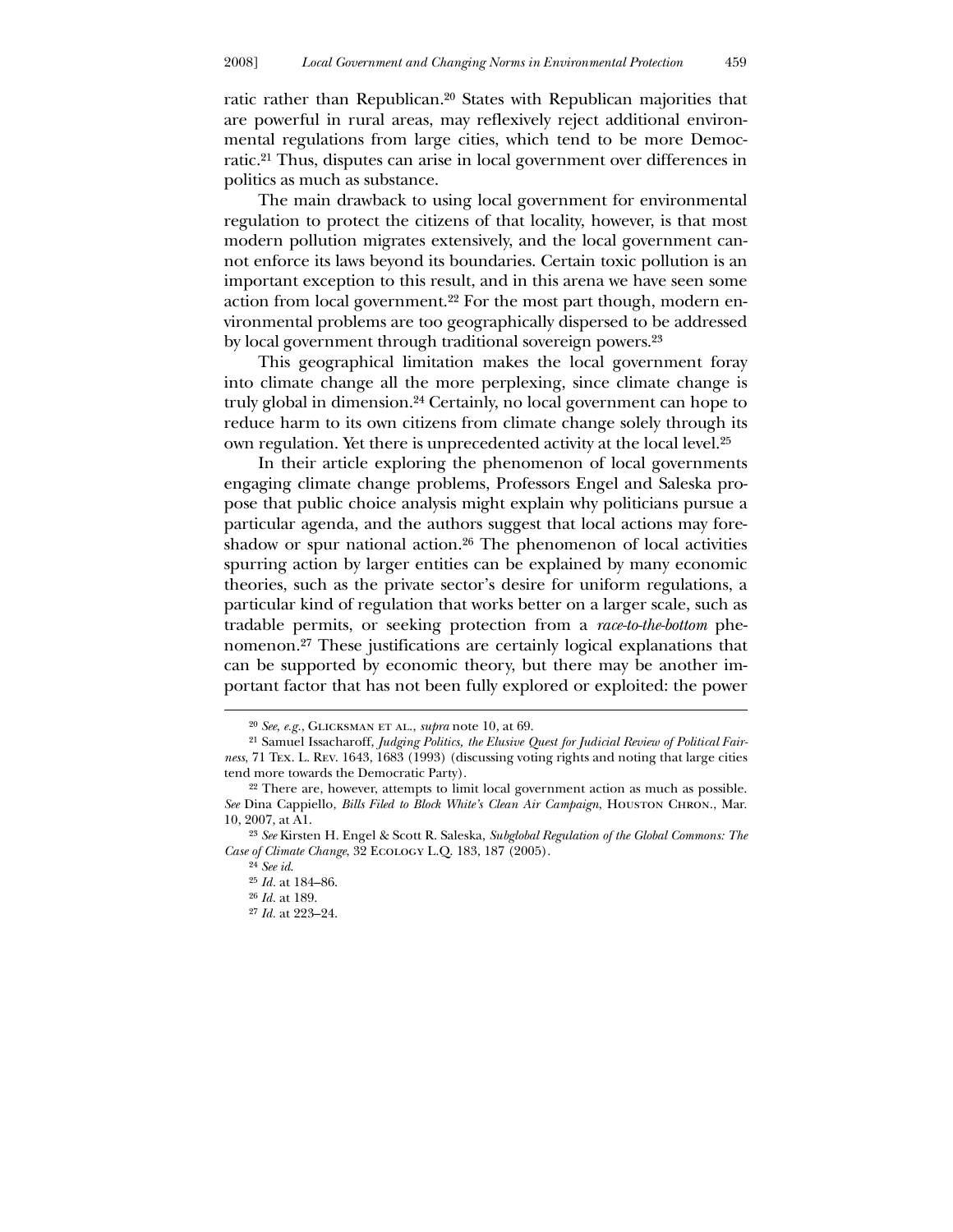of norm creation at the local level. Leading by example could have impacts on the creation of norms that affect behavior.

 Currently, norm creation in environmental policy has been best appreciated with respect to altering the behavior of individual actors.28 In turn, the impact of affecting individual behavior can also interact with other factors to support action on a larger scale. As public opinion changes in response to local actions, publicity over an issue can bolster the possibilities of it being taken up on a national scale.

 Norm creation also can be used in a less dispersed and more effective way. If norm creation were used at the local government level to specifically target influential, private-sector decisionmakers in a focused way, this tactic might be the powerful bullet to control some environmental harms, particularly climate change. Based on the assumption that norm creation as a policy control device can be more powerful the closer a party is to the community in which he or she seeks acceptance,29 local government and its leaders have power not available to state and national governments to target particularly large sources of environmental degradation in the private sector, and convince them to make changes not only within the localities' boundaries, but also globally. Indeed, local government may be the only entity that can truly use public-private partnerships for effective environmental regulation.

# II. Public-Private Partnerships and Environmental Protection by Engaging with the Private Sector

 In the 1980s, and accelerating into the 1990s, there were debates and discussions about the role that the private sector could and should play in controlling environmental harms and the shape this role should take. Although they take different forms, one of the most common is the use of a *cooperative* or semi-voluntary enforcement scheme for private sources of pollution.30 One example of this solution is the creation of many audit shield laws that protect a party from enforcement for an environmental problem if that problem is quickly corrected.31 The development of many of these proposals was motivated by a concern in the business community that environmental regulation up to that time

<sup>28</sup> Michael P. Vandenbergh, *Order Without Social Norms: How Personal Norm Activation Can Protect the Environment*, 99 Nw. U. L. Rev. 1101, 1101–03 (2005).

<sup>29</sup> *See* Richard A. Posner, *The Problematics of Moral and Legal Theory*, 111 Harv. L. Rev. 1637, 1690 (1998).

<sup>30</sup> *See* Clifford Rechtschaffen & David L. Markell, Reinventing Environmental Enforcement and the State/Federal Relationship 70 (2003).

<sup>31</sup> *See id*.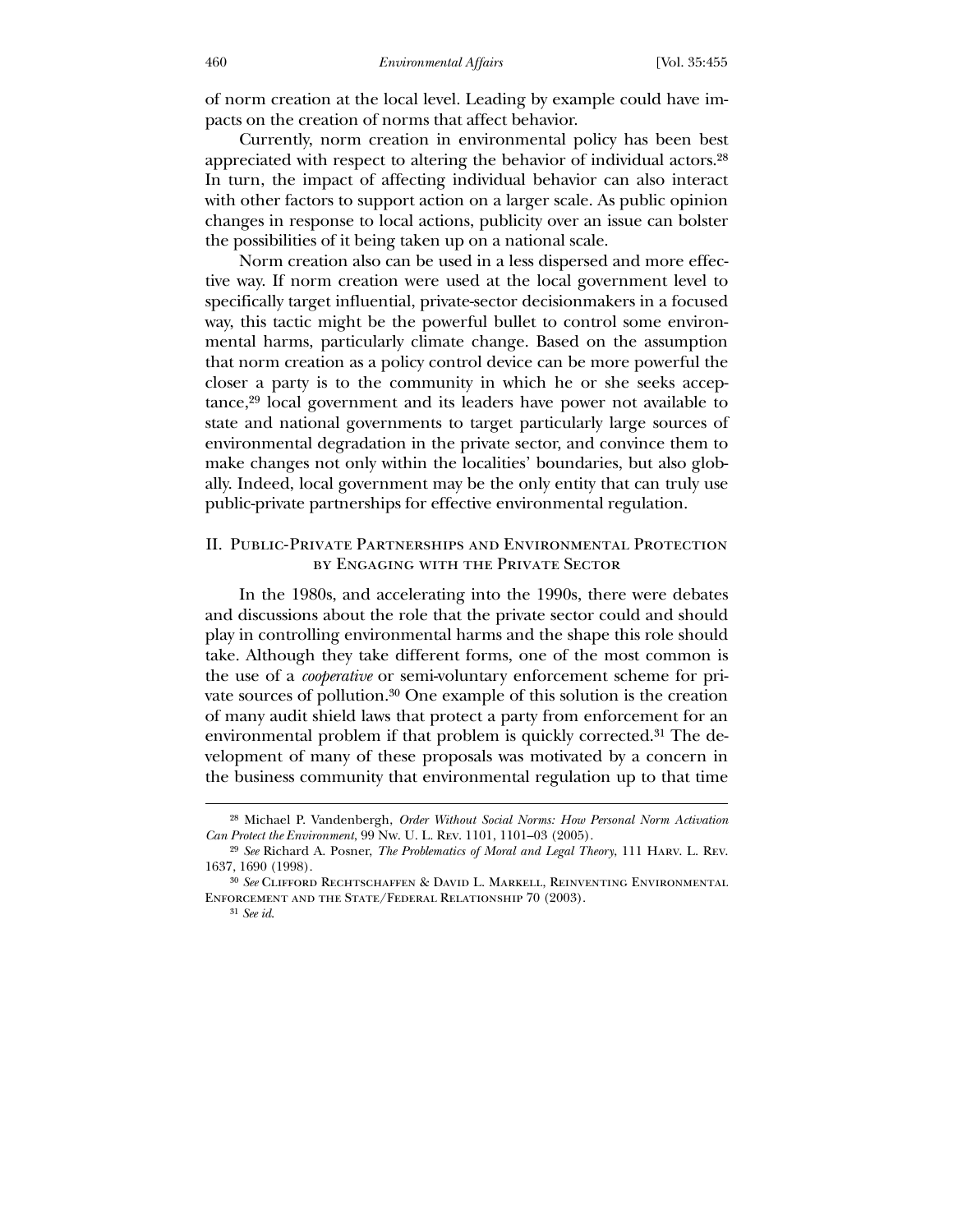had been overly punitive, and the related position that helping entities comply would actually do more for the environment than punishing only a few.32

 The Clinton administration embraced of this concept to a limited extent, and the concept formed the backbone of the George W. Bush administration's environmental policy in both Texas, when he was governor, and nationally, while president.33 In particular, the Bush administration has pioneered so-called *voluntary compliance* programs and voluntary initiatives, particularly for climate change.34

 Such voluntary compliance ideas reject the notion that all decisionmakers use rational choice in a formal sense when deciding whether to comply with a law; voluntary compliance may encompass some rational choice ideas, but must also assume the theory of norm creation, particularly the idea that people would feel a powerful personal reason to comply with law.<sup>35</sup> Though government embrace of voluntary environmental compliance rarely used terms such as *rational choice theory*, it may have been no coincidence that ideas of cooperative environmentalism flourished at the time that social norm literature was burgeoning.36

 The other strand of support for more cooperative work with the private sector stems from the realization that many multinational companies control vast amounts of resources that are not subject to any one jurisdiction.37 It has long been assumed that such behemoths do not necessarily submit to the legal and policy choices of any one jurisdiction.38 Thus, in a globalized economy, which has global environmental and other concerns, we would have to find some way to get the private sector to engage in environmental protection without the force of traditional nation-state law.

<sup>32</sup> *See id.* at 68.

<sup>33</sup> Matthew D. Zinn, *Policing Environmental Regulatory Enforcement: Cooperation, Capture, and Citizen Suits*, 21 Stan. Envtl. L.J. 81, 82–83 (2002); *Business Group Readies Voluntary Initiative*  on Climate Change, Inside EPA, Nov. 15, 2002, at 2 [hereinafter *Business Group Readies*].

<sup>34</sup> Zinn, *supra* note 33, at 82–83; *Business Group Readies*, *supra* note 33, at 2.

<sup>35</sup> *See* Michael P. Vandenbergh, *Beyond Elegance: A Testable Typology of Social Norms in Cor*porate Environmental Compliance, 22 STAN. ENVTL. L.J. 55, 77 (2003).

<sup>36</sup> The standard theory is that cooperative environmental enforcement is a "conservative, pro-business, idea" in a political sense, and, as such, might seem far from the academic world of the power of social norms. To the extent that both embrace the importance of law abiding behavior, however, they share a common provenance.

<sup>37</sup>*See* James R. Silkenat, *Regulating Global Companies*, 28 Stan. L. Rev. 381, 381 (1976) (reviewing Global Companies: The Political Economy of World Business (George W. Ball ed., 1975)).

<sup>38</sup> *See id.* at 382.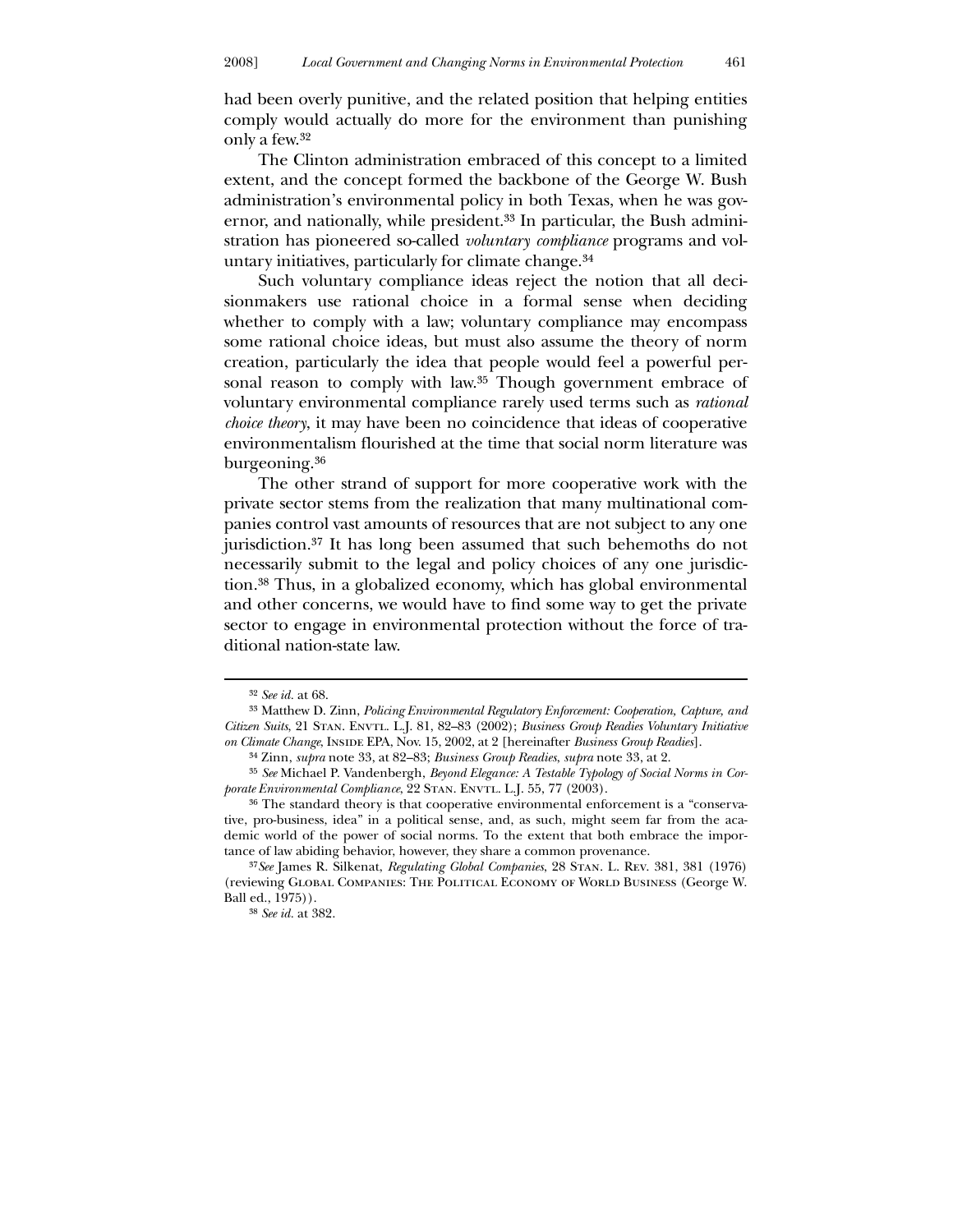#### 462 *Environmental Affairs* [Vol. 35:455

 The record of engaging the private sector on environmental protection other than as a regulated entity shows mixed success at best.39 There has been positive review, particularly from the private sector, of President Bill Clinton's engagement with logging interests in the Pacific Northwest and the increased use of habitat conservation plans with a No Surprises Policy under the Endangered Species Act.40 The use of private-party-generated environmental plans under Project XL, also under the Clinton administration, however, was not heavily utilized, indicating limited applicability.41 Of the two projects, the one most subscribed to by the private sector was the one in which enforcement would be greatly diminished at the point of the voluntary agreement.<sup>42</sup>

 The record for pure voluntary compliance or compliance without enforcement oversight from any level of government is abysmal. For instance, the California Regional Clean Air Incentives Market (RE-CLAIM) program, for the trading of nitrogen oxides between stationary and mobile sources, was well behind in its touted environmental benefits ten years into the program and was plagued by serious compliance problems.43 Likewise, the national Voluntary Emissions Trading Scheme started by the Bush administration for climate change has not been well-subscribed or particularly effective since its inception.44 If

42 *See* Lyons, *supra* note 40, at 93; Steinzor, *supra* note 41, at 124–25.

<sup>43</sup> *Trading Foes Hail EPA Region IX Report Criticizing RECLAIM Program*, INSIDE EPA, Nov. 22, 2002, at 7. RECLAIM stands for The Regional Clean Air Incentives Market program and was adopted by the South Coast Air Quality Management District in 1993. EPA's Evaluation of the RECLAIM Program in the South Coast Air Quality Management District, Region 9: Air, US EPA, http://www.epa.gov/region09/air/reclaim/index.html (last visited May 1, 2008). The program sets emissions caps and reduction standards for nitrogen oxides (NOx) and sulfur oxides (SOx) in the South Coast Air Basin. *See id.*

44 *See* Victor B. Flatt, *The Enron Story and Environmental Policy*, 33 Envtl. L. Rep. (Envtl. Law Inst.) 10,485, 10,492 (2003); Press Release, White House, President Announces Clear Skies & Global Climate Change Initiatives (Feb. 14, 2002), http://www.whitehouse.gov/ news/releases/2002/02/20020214-5.html. The initiative calls for voluntary cuts in greenhouse gas (GHG) emissions per unit of economic activity with the "commitment to reduce our greenhouse gas intensity by 18 percent by the year 2012," which is "the equivalent of taking 70 million cars off the road." *Id.*

<sup>39</sup> Rechtschaffen & Markell, *supra* note 31, at 242–43.

<sup>40</sup> Robert B. Keiter, *Public Lands and Law Reform*, 2005 Utah L. Rev. 1127, 1206–07; Graham M. Lyons, *Habitat Conservation Plans: Restoring the Promise of Conservation*, 23 Environs Envtl. L. & Pol'y J. 83, 93 (1999).

<sup>41</sup> Rena I. Steinzor, *Reinventing Environmental Regulation: The Dangerous Journey from Command to Self-Control*, 22 HARV. ENVTL. L. REV. 103, 124–25 (1998). Project XL stands for "eXcellence and Leadership" and allows state and local governments, businesses, and federal facilities to work with the U.S. Environmental Protection Agency (EPA) in issuing regulatory programs, policies, or procedural flexibilities in order to more effectively achieve environmental and public health protection. EPA, What is Project XL?, http://www.epa.gov/projectxl/file2.htm (last visited May 1, 2008).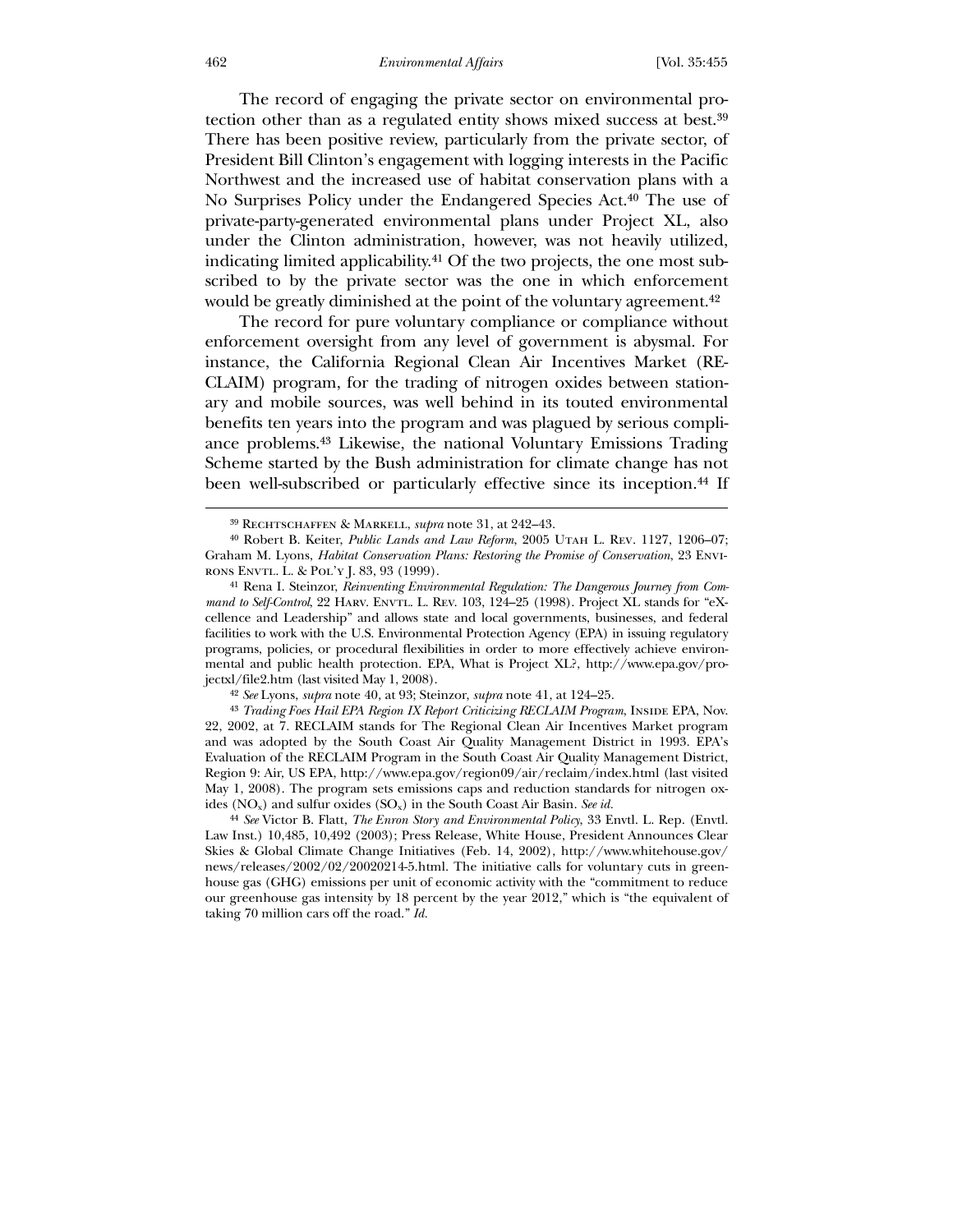government does not create incentives for the private sector to comply, voluntary good behavior is unlikely.45

 From these examples, it seems that public-private programs may only be successful in combination with the threat of enforcement or regulation, or some other incentive to comply.46

 This conclusion does not bode well for the idea that the private sector can be trusted to accomplish environmental policy initiatives without oversight. As noted above, some corporate actors, due to their size and power, are not subject to any oversight with respect to actions associated with truly global environmental problems, like climate change. How then can the private sector be engaged in environmental protection without a threat of punishment? I believe that the answer is to be found in one particular kind of social norm creation.

#### III. The Power of Social Norms

 As noted above, theories of cooperative or voluntary-based enforcement must assume to some extent that people and entities comply with the law not just out of self-interest, but because of some other outside imperative.<sup>47</sup> The scholarship surrounding the importance of social norms in controlling behavior burgeoned in the 1990s, with many scholars explaining the impacts that social norms have on legal compliance or their roles as independent ways to achieve policy goals.48 These results have been explained by two basic theories: people care about the esteem of others, and they seek to avoid internalized norms, such as shame, which occur when others know of their bad deeds.49 This research demonstrates the importance of social norms to society's functioning.50 In addition, biological research seeking to explain altruistic behavior in human societies has concluded that the roots of internal human morality are evident in all social primates and are, thus, necessary for their species' functioning.<sup>51</sup>

<sup>&</sup>lt;sup>45</sup> See Brigham Daniels, *Emerging Commons and Tragic Institutions*, 37 ENVTL. L. 515, 529 (2007).

<sup>46</sup> *See id.*

<sup>47</sup> Russell B. Korobkin & Thomas S. Ulen, *Law and Behavioral Science: Removing the Rationality Assumption from Law and Economics*, 88 Cal. L. Rev. 1051, 1127 (2000).

<sup>48</sup> *See, e.g.*, Cass R. Sunstein, *Social Norms and Social Roles*, 96 Colum. L. Rev. 903, 914– 21 (1996).

<sup>49</sup> *Id.* at 914–16.

<sup>50</sup> *See id*. at 914–21.

<sup>51</sup> Nicholas Wade, *An Evolutionary Theory of Right and Wrong*, N.Y. Times, Oct. 31, 2006, at F1.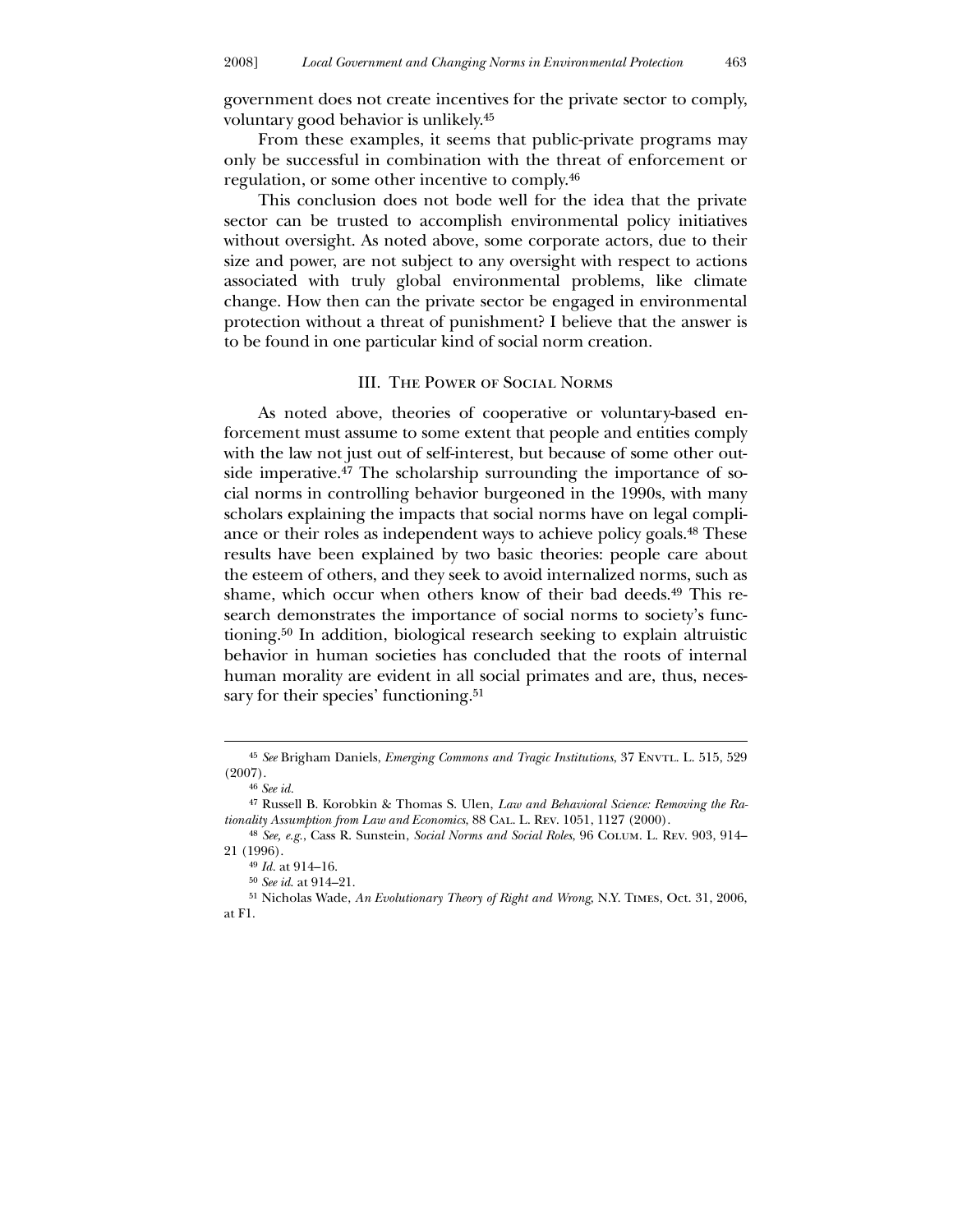Though explained in differing manners, both lines of research support the basic idea that has intuitively driven all human societies people do not like to be law breakers. Research also shows that this simple idea is subject to many complications and exceptions. For instance, to feel moral shame about law breaking, people must feel that they have done something wrong.52 This notion may be particularly problematic in an environmental context. When dealing with a commons, cheating often results in incremental harm, and the overall harm is only noted when many engage in the activity.<sup>53</sup> The commons analysis suggests that purely voluntary compliance with environmental requirements with no other incentives is itself a commons problem, and so cheating and noncompliance may be rampant.<sup>54</sup> Commons users attempt to *free ride*, and this tendency decreases the effectiveness of commons control.55 In fact, with a commons issue, competing *fairness* norms suggest that people will be even less likely to take voluntary *good* action because of the perception that others will be riding on their coattails.56 As stated more prosaically by Professor Carol Rose, no one wants to be a "sucker."57

 Additionally, corporate structure wreaks havoc with the power of norms, as individual power must be squared with corporate incentives. In an examination of players in corporate governance, Professor Renee Jones has noted that social norms alone seem unable to curb corporate behavior, primarily because of the complexity of competing norms and responsibility.58 In the environmental context, Professor Rena Steinzor thoroughly analyzed many of the new cooperative enforcement mechanisms in her groundbreaking 1999 article on enforcement, explicitly acknowledging that the mechanisms must to some degree depend on the role of moral suasion.59 She noted that moral suasion as it affects individual people seems not to work as well in the corporate en-

<sup>&</sup>lt;sup>52</sup> See Robert C. Ellickson, *Law and Economics Discovers Social Norms*, 27 J. LEGAL STUD. 537, 539–40 (1998).

<sup>53</sup> S*ee* Engel & Saleska, *supra* note 24, at 187.

<sup>54</sup> *See* Carol M. Rose, *Rethinking Environmental Controls: Management Strategies for Common Resources*, 1991 Duke L.J. 1, 4–5 [hereinafter Rose, *Rethinking*].

<sup>55</sup> Daniels, *supra* note 45, at 526.

<sup>56</sup> *See* Rose, *Rethinking*, *supra* note 54, at 4.

<sup>57</sup> *Id.*

<sup>58</sup> Renee M. Jones, *Law, Norms, and the Breakdown of the Board: Promoting Accountability in Corporate Governance*, 92 Iowa L. Rev. 105, 108 (2006).

<sup>59</sup> *See* Steinzor, *supra* note 41, at 158–64.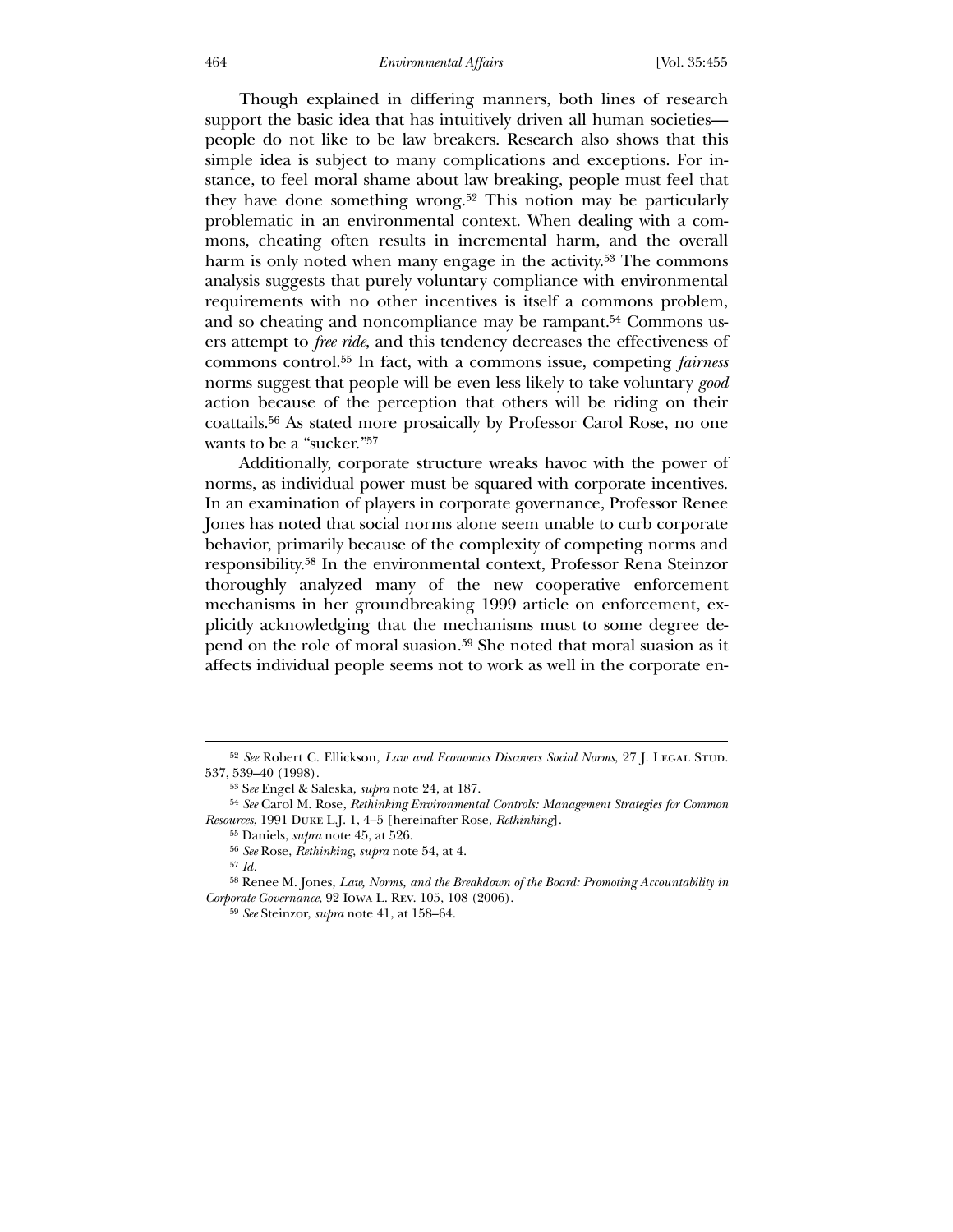vironment, most likely because of the enormous pressure for shortterm profits.<sup>60</sup>

 Thus, for several reasons, environmental programs that are purely voluntary, with no other incentives, seem unable to depend on social norms alone to create compliance. Nevertheless, the research on social norms does suggest that education on how individual or corporate actions affect the environment could change behavior, at least at the individual level.<sup>61</sup> Certainly, education may be enough to overcome the fairness or free rider problem, because of the internalization of a norm and the creation of other perceived benefits. For instance, a recent survey indicates that most people buy a Prius car, not for any direct economic benefit, but because it sends a signal that they are good and environmentally conscious.62 Clearly, internalizing that perception can be very powerful.

 But what about the concerns with corporate governance? Can the power of social norms over individuals affect the actions of corporations? Where is the environmental norm-creating opportunity to affect corporate action?

# IV. How Local Government Can Create the Social Norms NECESSARY TO AFFECT CORPORATE BEHAVIOR

 Aside from the experiments with voluntary compliance discussed above, government powers, such as the state and federal government, have used traditional incentives to enforce corporate behavior. Enforcement incentives are generally compensatory or punitive in nature. If you do not comply with the law, you may be charged some amount of money. Economists can apply a cost-benefit analysis to this situation to determine whether it makes sense to break the law.63 As such, enforcement penalties that do not capture the benefit of the violation to the violator may be considered ineffective and problematic.64 Also, individuals can be criminally charged in extreme cases.65 This sanction, involving the loss of freedom for individuals, may be far stronger than any

<sup>60</sup> *See id.*

<sup>61</sup> *See supra* notes 47–60 and accompanying text.

<sup>62</sup> Micheline Maynard, *Toyota Hybrid Makes a Statement, and That Sells*, N.Y. Times, July 4, 2007, at A1.

<sup>63</sup> Korobkin & Ulen, *supra* note 47, at 1064–66.

<sup>64</sup> *See* Zinn, *supra* note 33, at 96.

<sup>65</sup> What Is an Environmental Crime?, Criminal Enforcement, Compliance and Enforcement, US EPA, http://www.epa.gov/compliance/criminal/investigations/environmental crime.html (last visited May 1, 2008).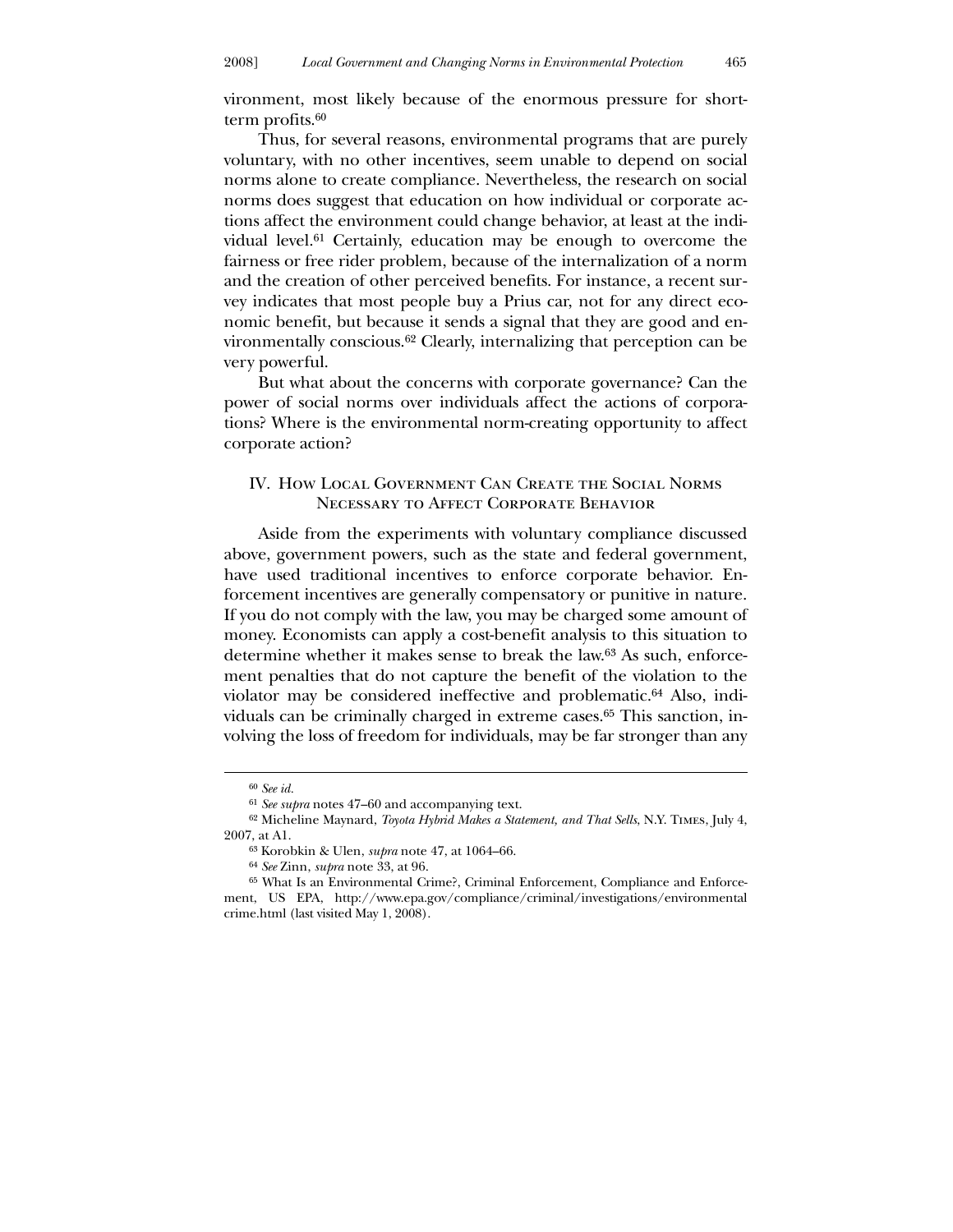monetary sanction, and some evidence suggests that this credible threat may compel much legal compliance.<sup>66</sup>

 In the environmental arena, such a threat is rarely used, but the possibility may make it effective in corporate contexts. Certainly, Professor Jones seems to believe that corporate control requires "external accountability mechanisms."67 Traditional penalties, however, only work because of their effects on individual behavior. It is a person who goes to prison, not a corporation. Moreover, it is people who are hurt by the loss of money and income, not a disembodied legal entity. Though we think of civil and punitive penalties as deterrent-based or hard enforcement, they depend no less on human reaction to incentives than do social norms. Thus, if corporate behavior can be affected by altering the incentives for individuals in this traditional manner, it should also be affected by altering incentives related to social norms. It may simply be that we have not discovered the proper vehicle.

 One vehicle that might be plausible is the importance of reputation to decisionmakers within companies. The reputation can be a corporate reputation or an individual reputation. The issue of corporate reputation has been examined in some circumstances, and most commentators note that the importance of corporate reputation is related to money—for instance, being perceived as *green* may increase market share.68 This attention to market share is usually the kind of *reputation* incentive many point to as the best way to get the private sector to protect the environment.69 Reputation incentive has led to certification standards and advertising, and has been growing.70

 In the last two years, many private entities have been changing positions or processes that could help reduce climate change.<sup>71</sup> Some ap-

<sup>66</sup> *See* Robert W. Adler & Charles Lord, *Environmental Crimes: Raising the Stakes*, 59 Geo. Wash. L. Rev. 781, 787 (1991). *But see* David C. Fortney, Note, *Thinking Outside the "Black Box": Tailored Enforcement in Environmental Criminal Law*, 81 Tex. L. Rev. 1609, 1628–29 (2003).

<sup>67</sup> Jones, *supra* note 58, at 108.

<sup>68</sup> *See* James Salzman et al., *Regulatory Traffic Jams*, 2 Wyo. L. Rev. 253, 260 (2002).

<sup>69</sup> *See id.*

<sup>70</sup> Katherine Renshaw, *Sounding Alarms: Does Informational Regulation Help or Hinder Environmentalism?*, 14 N.Y.U. ENVTL. L.J. 654, 659-60 (2006).

<sup>71</sup> *See, e.g.*, Michael Barbaro, *Home Depot to Display an Environmental Label*, N.Y. Times, Apr. 17, 2007, at C1; Micheline Maynard & Nick Bunkley, *Detroit Decides to Help Shape, Not Resist, Regulation of Emissions*, N.Y. Times, Apr. 7, 2007, at C1; Anne Thompson, *Studios Go Green, Scene by Scene*, Variety, Apr. 30, 2007, at 6; *see also* About Shell, Livio Accattatis, Shell EnergiseTM Programme, http://www.shell.com (search for "Livio Accattatis Shell Energise") (last visited May 1, 2008) (Livio Accattatis, a principal consultant on Energise, a Shell initiative geared toward reduction of carbon dioxide emissions, has already cut emissions by 620,000 metric tonnes a year from eight Shell manufacturing plants).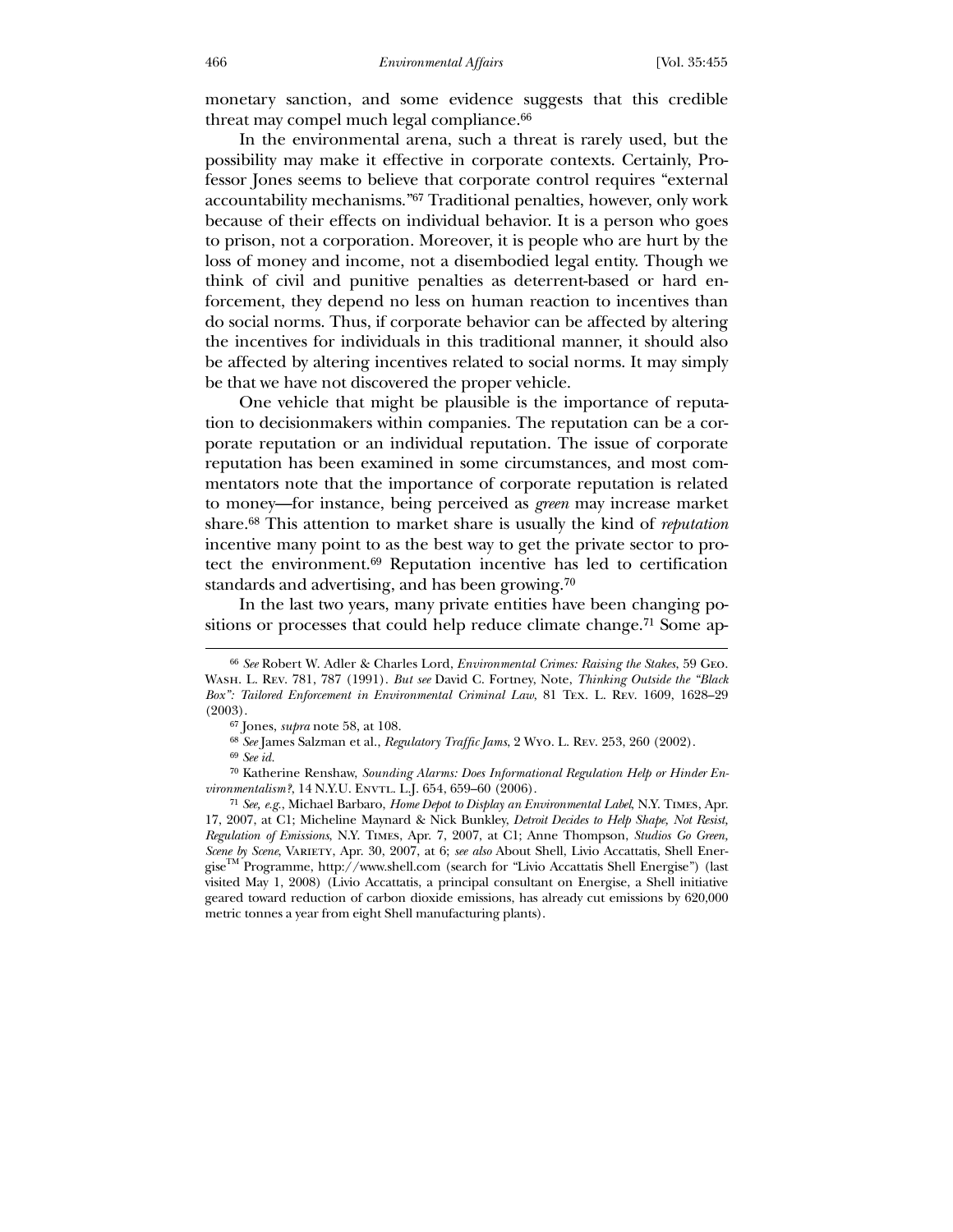pear to do so because of the likelihood of regulation,72 but other actions are clearly designed to appeal directly to consumers in the hope of helping the companies' bottom lines.73 Even changes in anticipation of regulation may be seen as a way of preemptively appealing to the marketplace in advance of being forced to act.<sup>74</sup>

 Though less predictable in its application and outcome, the alteration of private actions to appeal to market forces in the hopes of increasing profit is not really different from alteration of private actions in response to traditional enforcement. Both can be explained by economic incentives and traditional rational actor theory. Such action can also presumably be shaped by government forces in some ways. Some action is also explained by social norm theory. As detailed in many of the papers in this Symposium, by both regulating an area of the law and educating the public about consequences, government action may create social norms that induce private actors to respond to marketplace pressures.

 Depending on the private sector to alter its behavior to accommodate changing public desires does not work for everything. In some cases there may not be a *reputation* market, in which case there would be no monetary incentive for environmental compliance. Examples include polluting entities that do not have advertising budgets, do not sell a product, or whose products are otherwise regulated. Also, social norms of the general public only positively affect corporate action to the extent the public really understands the complexity of the corporate action.75 Saying a corporation is *green* may or may not translate into environmental benefits. Changing the social norms of the decisionmakers themselves addresses these issues.

 This outcome suggests a focus on the other *reputation* incentive that is *personal reputation*. How do those people whose opinions you care about—your spouse, your religious leader, your colleagues, your parents, your children, your friends—feel about your actions? Personal reputation, and the need for connections with others, is a powerful mo-

<sup>72</sup> *See* Maynard & Bunkley, *supra* note 71, at C1.

<sup>73</sup> *See* Steinzor, *supra* note 41, at 165; Barbaro, *supra* note 71, at C1; Maynard & Bunkley, *supra* note 71, at C1; Livio Press Ad, http://www.shell.com/static/aboutshell-en/downloads/about\_shell /what\_we\_do/corporate\_advertising/climate\_change/livio/livio\_accattatis\_energise.pdf.

<sup>74</sup> *See* Maynard & Bunkley, *supra* note 71, at C1.

<sup>75</sup> Renshaw, *supra* note 70, at 665.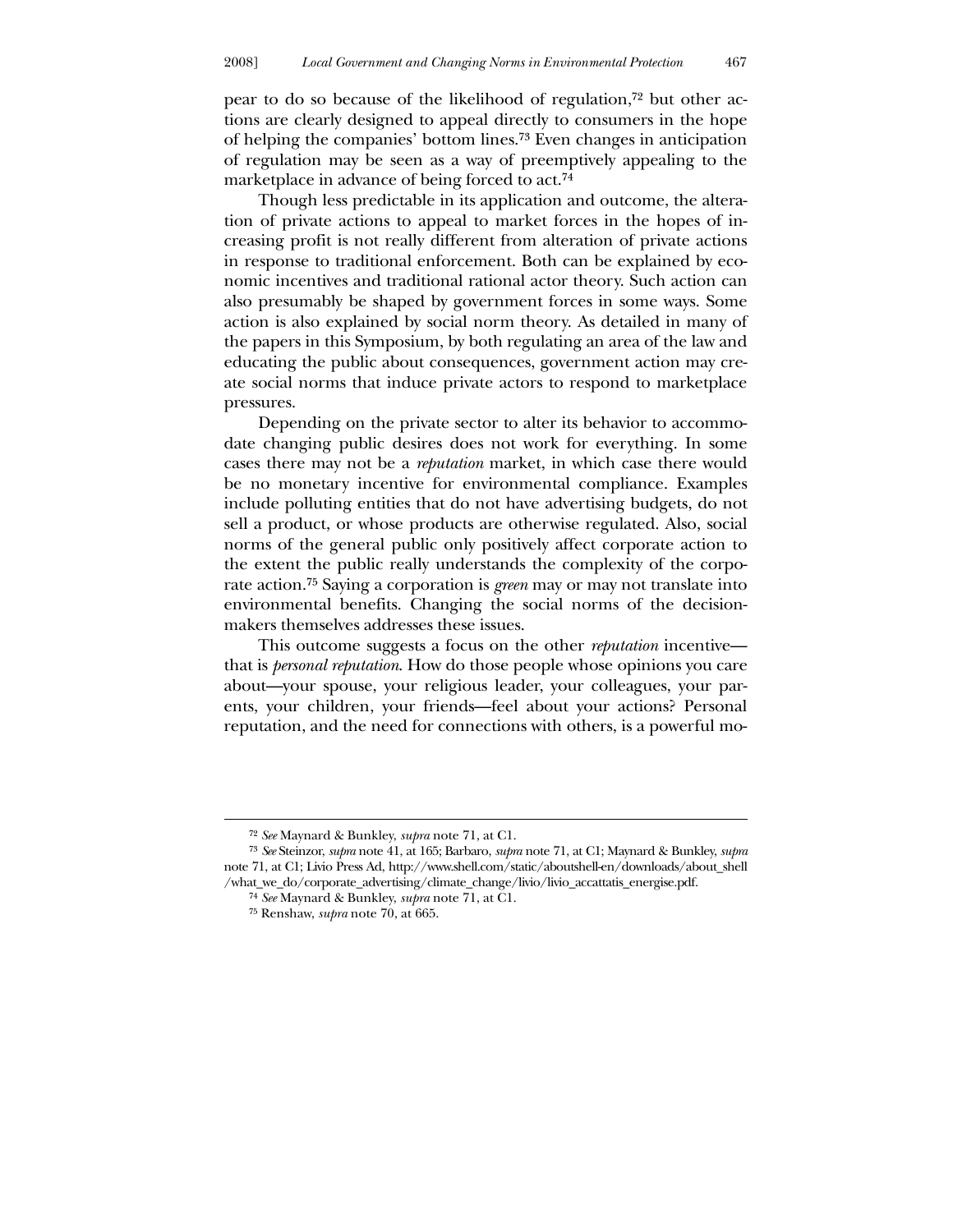tivator in controlling negative behavior.76 Thus, the incentive associated with this personal reputation may be powerful.

 Every person has a community and this community exerts power. Social scientists have noted the power that social influence can have on personal action.77 This influence has exerted itself in the environmental movement, from societal norm creation surrounding littering and recycling, to pressure in some social strata to drive gas-efficient cars.78 However, we rarely think of using this power beyond individuals. Can a multinational corporation feel shame and peer pressure? The answer to that is obviously "no," but the people who run and make decisions for these corporations can. These leaders also have friends and are invested in every manner of human emotion and interaction. It is this *personal connection* to the rich and powerful theory that drives both the concepts of charitable fundraising and lobbying.79 A person is more likely to give to a charity if she knows or has a connection with the person who is asking.80 Likewise, spending on legislative lobbying nears two billion dollars in the belief that actual connections with people who have power can be used to induce the powerful to take action.<sup>81</sup>

 But to tap this reputation or human interaction incentive, one must have actual connections with people, and so, it is generally at the local level where social norms are exerted most powerfully.<sup>82</sup> As stated by Judge Posner, "[N]orms are more effective when people are under the observation of their peers."83 Proximity enhances the effectiveness of social control as it facilitates observation of, and by, the community.84 Moreover, local connection assists in controlling free rider problems, thereby bolstering the perception of fairness when engaging in good

<sup>76</sup> *See* Richard H. McAdams, *The Origin, Development, and Regulation of Norms*, 96 Mich. L. Rev. 338, 355–57 (1997); Eduardo M. Peñalver, *Property as Entrance*, 91 Va. L. Rev. 1889, 1919–21 (2005).

<sup>77</sup> Dan M. Kahan, *Social Influence, Social Meaning, and Deterrence*, 83 Va. L. Rev. 349, 356 (1997).

<sup>78</sup> *See* Maynard, *supra* note 62, at A1.

<sup>79</sup> *See* Robert H. Jerry II, *A Primer for the First-Time Law Dean Candidate*, 49 J. Legal Educ. 564, 589 (1999); Meredith A. Capps, Note, *"Gouging the Government": Why a Federal Contingency Fee Lobbying Prohibition Is Consistent with First Amendment Freedoms*, 58 VAND. L. Rev. 1885, 1886 (2005).

<sup>80</sup> *See* Jerry, *supra* note 79, at 589.

<sup>81</sup> *See* Capps, *supra* note 79, at 1886.

<sup>82</sup> *See* Richard A. Posner, The Problematics of Moral and Legal Theory 74–75 (1999); Tiana S. Mykkeltvedt, Note, *Common Benefit and Class Actions: Eliminating Artificial Barriers to Attorney Fee Awards*, 36 Ga. L. Rev. 1149, 1151–52 (2002).

<sup>83</sup> Posner, *supra* note 82, at 75.

<sup>84</sup> *See* Daniel J. Solove, *A Taxonomy of Privacy*, 154 U. Pa. L. Rev. 477, 493 (2006).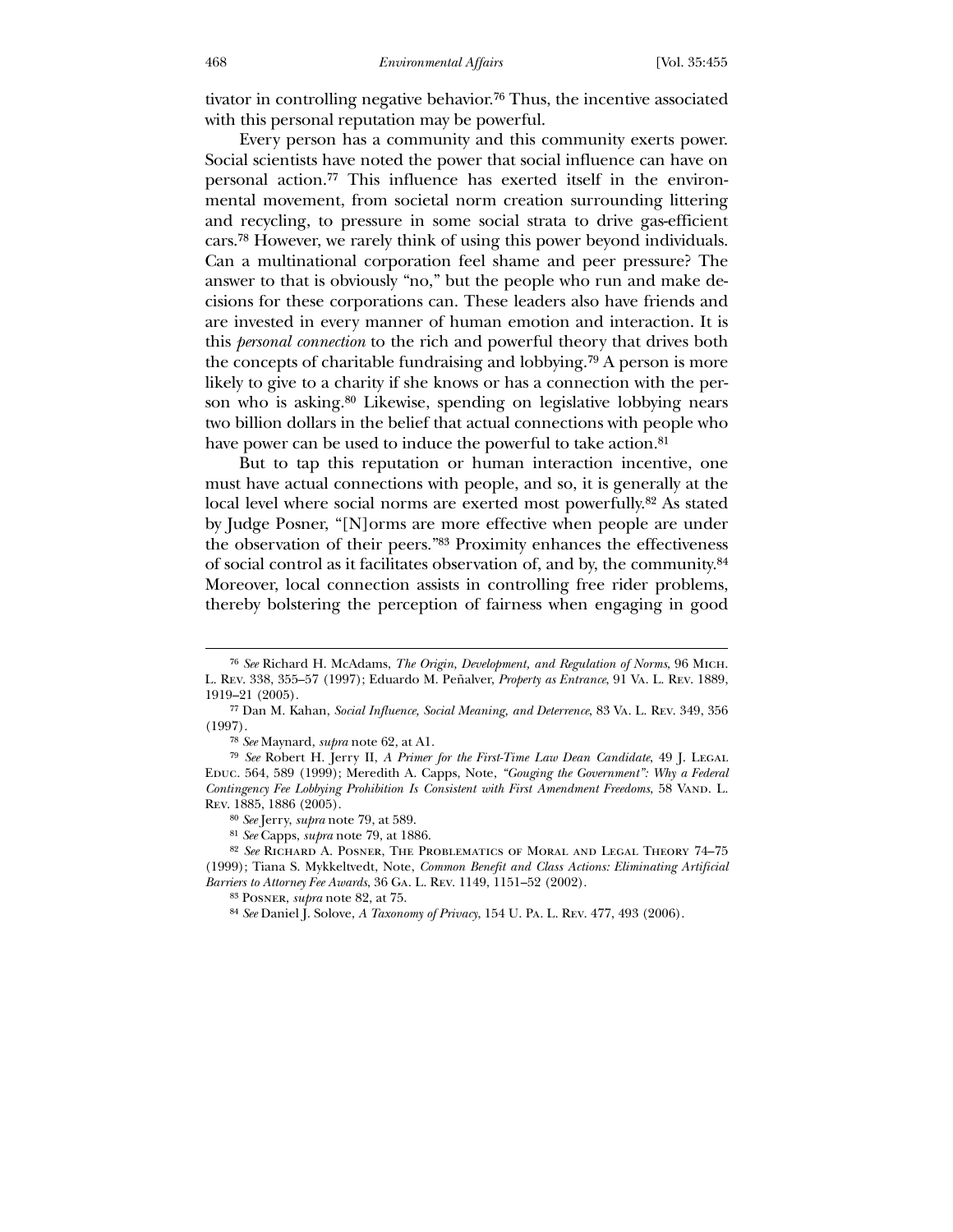works.85 Even in very large cities, the circles of private and public power may be relatively small and overlapping, and those that hold the reins of local power are likely part of this interconnected web. For example, New York City's current mayor, Michael R. Bloomberg, was a business and philanthropic powerhouse before he assumed the mayoralty.86

 Because we are talking about a relatively small geographic area, many interactions and connections occur between the public and private sector. Even the largest cities tend to have only one major opera house that local business and municipal leaders may attend on the same opening night. The same is true for museums, fundraisers, programs, and even restaurants, stores, and friends. These decisionmakers may be global travelers, but they also exist in some kind of local culture which teaches them to like and value certain things and to interact with others in a certain manner.

 At a national level, at least in most developed countries, the leaders of the most important private sector players and the leaders of the country are not always in the same geographic area, and national leaders may be more protected from interactions with the public. Proximity is critical to connection and influence.87 Some might even be turned away from the desired social norm by hearing a message from someone they do not respect in government, rather than from a personal acquaintance.88

 Municipalities often depend more directly on services and philanthropy from the private sector, so the leaders of municipalities have more reason to keep and maintain prior connections with people from the private sector. Moreover, local government legislation and regulation often occurs at the face-to-face level.89 In fact, Professor Richard C. Schragger has postulated that the primary power of mayors lies in political connection—the power to influence—not in inherent power.90 Personal connections also fuel the use of local government power, as in

<sup>85</sup> Daniels, *supra* note 45, at 526–27.

<sup>86</sup> NYC.gov, Office of the Mayor, Biography, http://www.nyc.gov (follow "Biography" hyperlink under "Office of the Mayor") (last visited May 1, 2008).

<sup>87</sup> *See, e.g.*, Randall Stross, *It's Not Who You Know. It's Where You Are*, N.Y. Times, Oct. 22, 2006, § 3, at 3.

<sup>88</sup> The issue of climate change legislation at the national level has already come to be associated with *personalities*, as many people resist the message because of the messenger. Take for example, Al Gore. *See, e.g.*, Steven Milloy, *Al Gore's Inconvenient Electric Bill*, Fox News.com, Mar. 12, 2007, http://foxnews.com/story/0,2933,257958,00.html.

<sup>89</sup> Carol M. Rose, *What Federalism Tells Us About Takings Jurisprudence*, 54 UCLA L. Rev. 1681, 1688 (2007) [hereinafter Rose, *Federalism*].

<sup>90</sup> *See* Schragger, *supra* note 1, at 2546.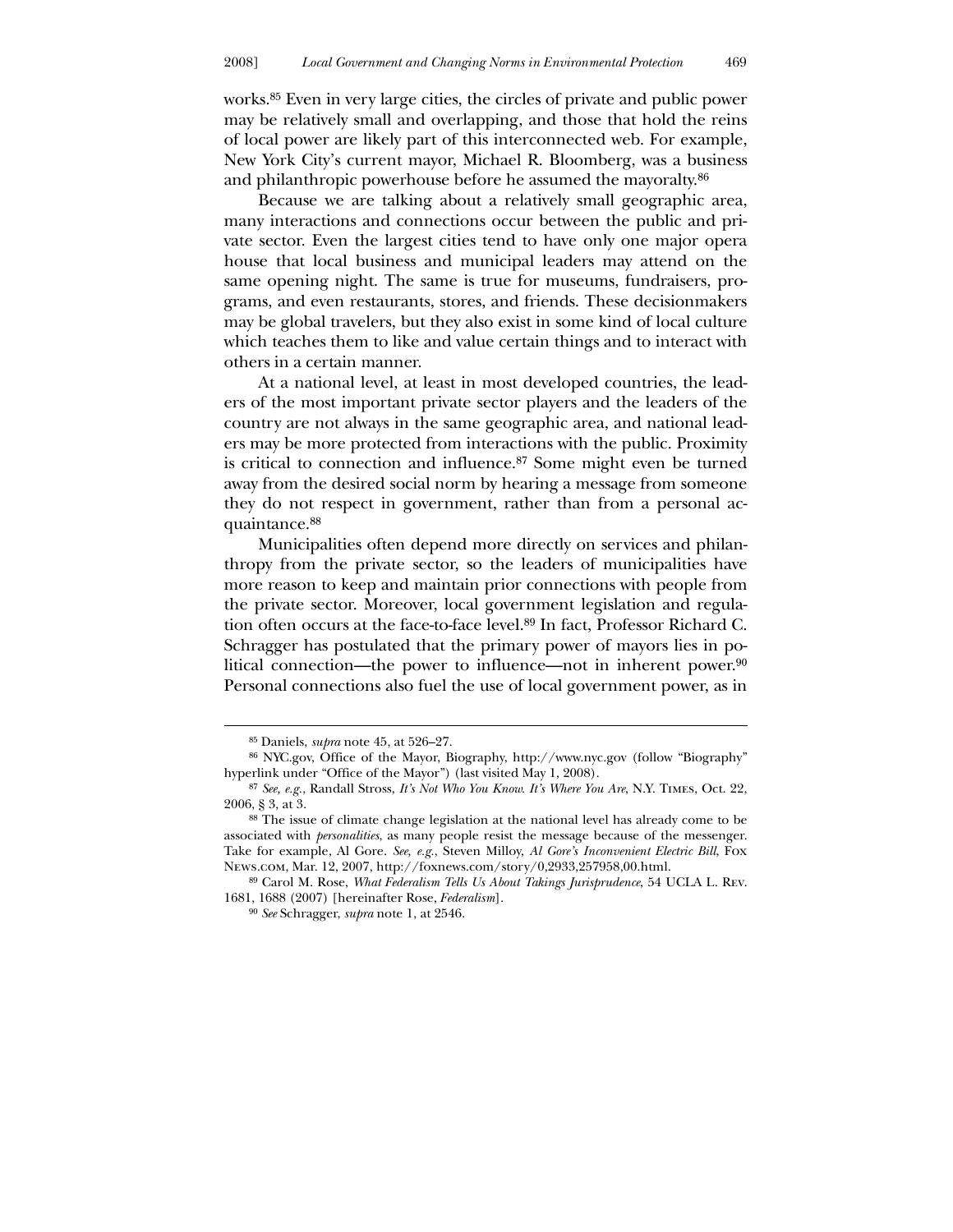zoning, to benefit particular interests.<sup>91</sup> Though this reality would usually be perceived as a negative, the writing about the problem illustrates the personal interconnections of government leaders and members of the private sector at the local level.92

 Judge Posner notes that social norms have waned in modern times because of the dispersal of people and their communities, but his observation recognizes the importance of the community to norm creation.93 Every person has a community, and for most it is geographic in nature. In modern times, the need for local connection may be even stronger than in the past, as people seek face-to-face contact in an increasingly isolating world.94

 Though not stated in the context of the importance of local community to social norms, Professor Rena Steinzor identified the power of local norms to influence the behavior of corporate actors when she noted the existence of particularly enlightened corporate leaders, who understood and implemented desired environmental outcomes.95 This paradigmatic enlightened corporate chieftain is exactly the outcome we should seek by targeting social norms.

 A stark example of the power of social norms to affect business culture can be seen in an examination of the *Big Five* energy companies.96 Two, BP and Royal Dutch Shell, are based in Europe though they have significant operations and many employees in the United States, notably near Houston, Texas.97 The other big three, ExxonMobil, Chevron, and ConocoPhillips, are based in the United States, with many decisionmakers based in Texas.98 These companies are the very definition of large,

<sup>97</sup> *See* Shell, Shell in the U.S.: A Century of Innovation and Investment (Jan. 2007), http://www.shell.com/static/us-en/downloads/about\_shell/about\_us\_brochure.pdf [hereinafter Shell in the U.S.]; About Shell, The History of Shell, 1980s to the New Century, http://www.shell.com/home/content/aboutshell-en/who\_we\_are/our\_history/1980s\_to\_ new\_century/1980s\_to\_new\_century\_22112006.html (last visited May 1, 2008) [hereinafter Shell, 1980s]; BP Global, About BP, Where We Operate, http://www.bp.com (follow "About BP" hyperlink; then follow "Where we operate" hyperlink) (last visited May 1, 2008).

98 *See* Chevron, Contact Us, http://www.chevron.com/contact (last visited May 1, 2008); ConocoPhillips, Who We Are, http://www.conocophillips.com/about/who\_we\_ are/index.htm (last visited May 1, 2008); ExxonMobil, Business Headquarters, http://

<sup>91</sup> *See* Richard Briffault, *Our Localism: Part I—The Structure of Local Government Law*, 90 Colum. L. Rev. 1, 112 (1990).

<sup>92</sup> Rose, *Federalism*, *supra* note 89, at 1688.

<sup>93</sup> *See* Posner, *supra* note 82, at 75–76.

<sup>94</sup> *See* Glenn Rifkin, *Making a Profit and a Difference*, N.Y. Times, Oct. 5, 2006, at C5.

<sup>95</sup> Steinzor, *supra* note 41, at 163.

<sup>96</sup> The *Big Five* are ExxonMobil, Royal Dutch Shell, BP, Chevron, and ConocoPhillips. Rice University, '*Big Five' Oil Companies Limit Exploration*, ScienceDaily, Nov. 13, 2007, http:// www.sciencedaily.com/releases/2007/11/071112140720.htm.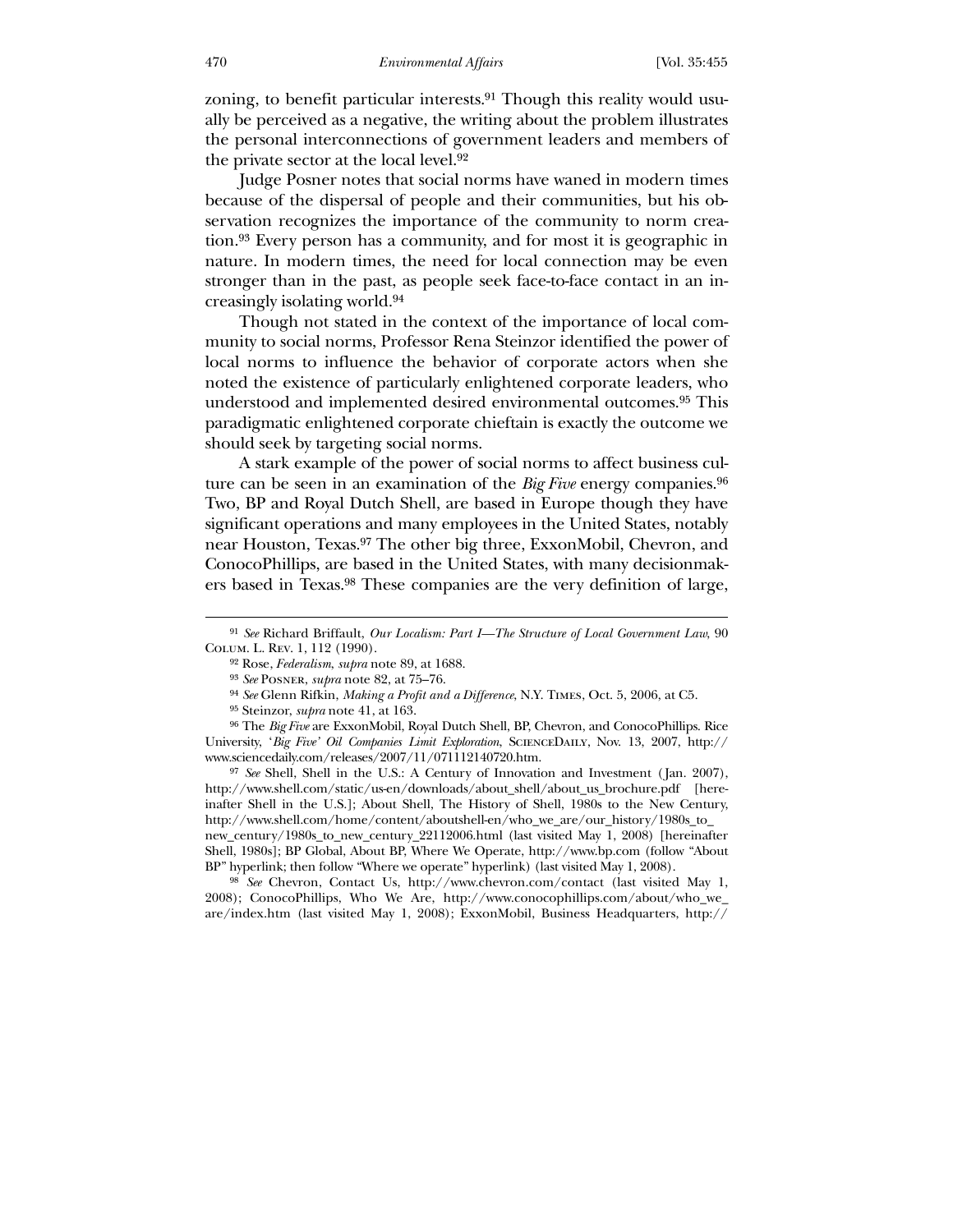multinational corporate players. They are valuable—ExxonMobil vies for the highest valued company by stock price in the world99—control enormous assets, operate globally, and their decisions have large effects on the environment. Nothing impacts environmental issues more than energy exploration, extraction, and utilization.

 Moreover, for purposes of comparisons between them, these companies effectively deal with the same fungible product—petroleum products—and with many of the same players—national governments, small businesses, and a similar employee pool. The public face of these companies with respect to the issue of climate change, however, could not be more different. The European-based companies are famously known for embracing the science of climate change and the need to act on it,100 whereas the American companies, particularly ExxonMobil, have fought regulation on climate change and even funded climate change skeptics.101 Recent corporate reporting periods show that the Europeanbased companies also spend more on renewable fuel research, with ExxonMobil and ConocoPhillips spending the least amount.<sup>102</sup>

 These differences cannot be attributed to anticipated gains from publicity or anticipated regulation; otherwise, since these are large, multinational companies with similar economic inputs, their reactions should be remarkably similar. The only obvious difference between the companies is the culture of those who make policy decisions for them. The difference is so obvious that we sometimes neglect to explore it further. It is easy to say that BP and Shell are different because they are European, and Europe has a different view of energy and environmental issues.103 But what is it about being based in Europe that would make them different if not for different cultural and social norms? Remember, most of their employees are in the United States, and many are in Texas, where ExxonMobil is headquartered.104 What

www.exxonmobil.com/Siteflow/SuppInfo/Contacts/SF\_CT\_BusHeadquarters.asp (last visited May 1, 2008).

<sup>99</sup> *See* Danielle Sessa, *Exxon Passes GE to Become World's Biggest Company*, Bloomberg.com, Feb. 18, 2005, http://www.bloomberg.com/apps/news?pid=10000103&sid=aFHCp9i0LE9U. 100 Salzman et al., *supra* note 68, at 260 n.23; Livio Press Ad, *supra* note 73.

<sup>101</sup> Heather Timmons, *British Science Group Says Exxon Misrepresents Climate Issues*, N.Y. Times, Sept. 21, 2006, at C2.

<sup>102</sup> Daniel J. Weiss & Anne Wingate, *Money Guzzlers: Big Oil Prepares to Announce Profits*, Center for Am. Progress, July 23, 2007, http://www.americanprogress.org/issues/2007/ 07/money\_guzzlers.html.

<sup>103</sup> William Underhill, *When Is Big Too Big?*, Newsweek Int'l, Dec. 18, 2006, at 32.

<sup>104</sup> *See* Shell in the U.S., *supra* note 97; Shell, 1980s, *supra* note 97; BP Global, *supra* note 97; ExxonMobil, *supra* note 98.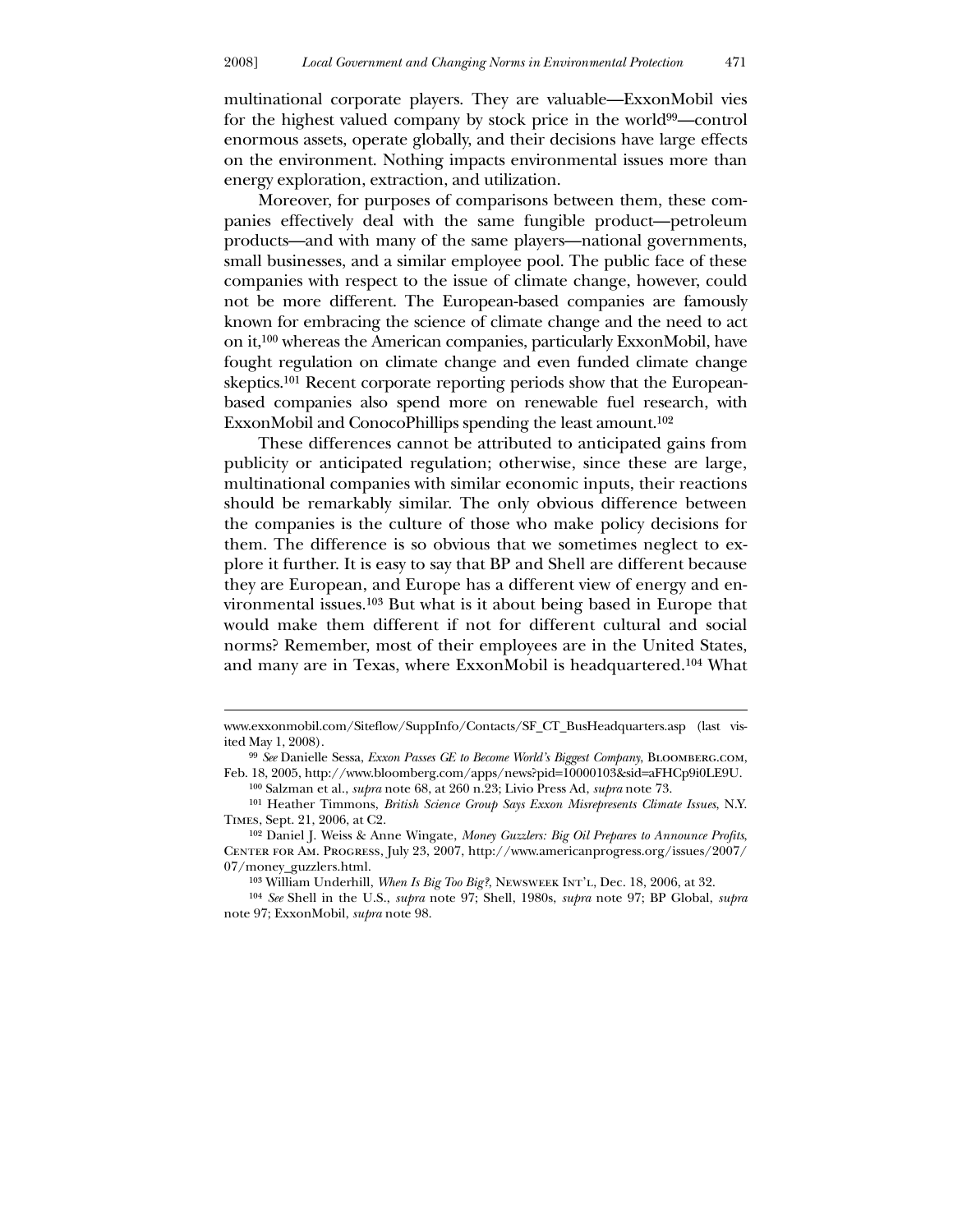is different is the location of their Chief Executive Officers and those that have the authority to make decisions.

 Lest we think this geographic disparity is associated only with national cultures, we can see similar differences within the United States as well. When Kohlberg Kravis Roberts & Co., the private equity firm, sought to execute the largest private buyout in history of TXU Energy, the different environmental philosophies between New York City and Texas—specifically the control of greenhouse gases (GHGs) in power plant construction—became the main issue in the deal.105

 These examples suggest that changing the opinions of a few individuals could drastically change environmental outcomes around the world. Some use this theory to justify the importance of zoos and aquariums to educate those in charge of environmental outcomes.106 This theory has motivated Ceres, a coalition of environmentalists and investors, to seek to educate corporate directors about the science of climate change and its peril.107 Ceres tries to inculcate its values in the corporate executives.108 The discussion in this Article suggests that the power of local norms should be even stronger than mere education.

 Of course, not all localities are created equal with respect to how much influence they can have over the private sector's effect on the environment. The decisionmakers of the most powerful companies in the world, those that influence environmental effects, may live in diverse places, but not in every city in the world. In fact, some types of private sector activities may be very concentrated in particular places. We think of *high tech* as associated with Silicon Valley, Seattle, and a few other locations in this country—such as *Silicon Alley* in New York, Route 128 in Boston, and Austin, Texas. Large financial organizations may have high concentrations in New York City, London, and Tokyo, and secondarily in another tier of cities. People often associate insurance with London, and energy with Houston. But, noting the diffuse nature of environmental harms, it may be that efforts in many places,

108 *See id.*

<sup>105</sup> *See* Posting of Victor Flatt to University of Houston Law Center Faculty Blog, Saving the Environment One Transaction at a Time, http://www.uhlawblog.com (Apr. 2, 2007); *see also TXU Agrees to Go Private*, Platts.com, Feb. 26, 2007, http://www.topplants.platts.com/ Electric%20Power/Resources/News%20Features/txu/index.xml (noting the details of the deal).

<sup>106</sup> *See* Shaila Dewan, *Can Man Improve on Nature's Fishbowl?*, N.Y. Times, Apr. 8, 2007, § 4, at 12.

<sup>107</sup> Claudia H. Deutsch, *Global Warming Subject for Directors at Big Companies*, N.Y. Times, Sept. 21, 2006, at C2.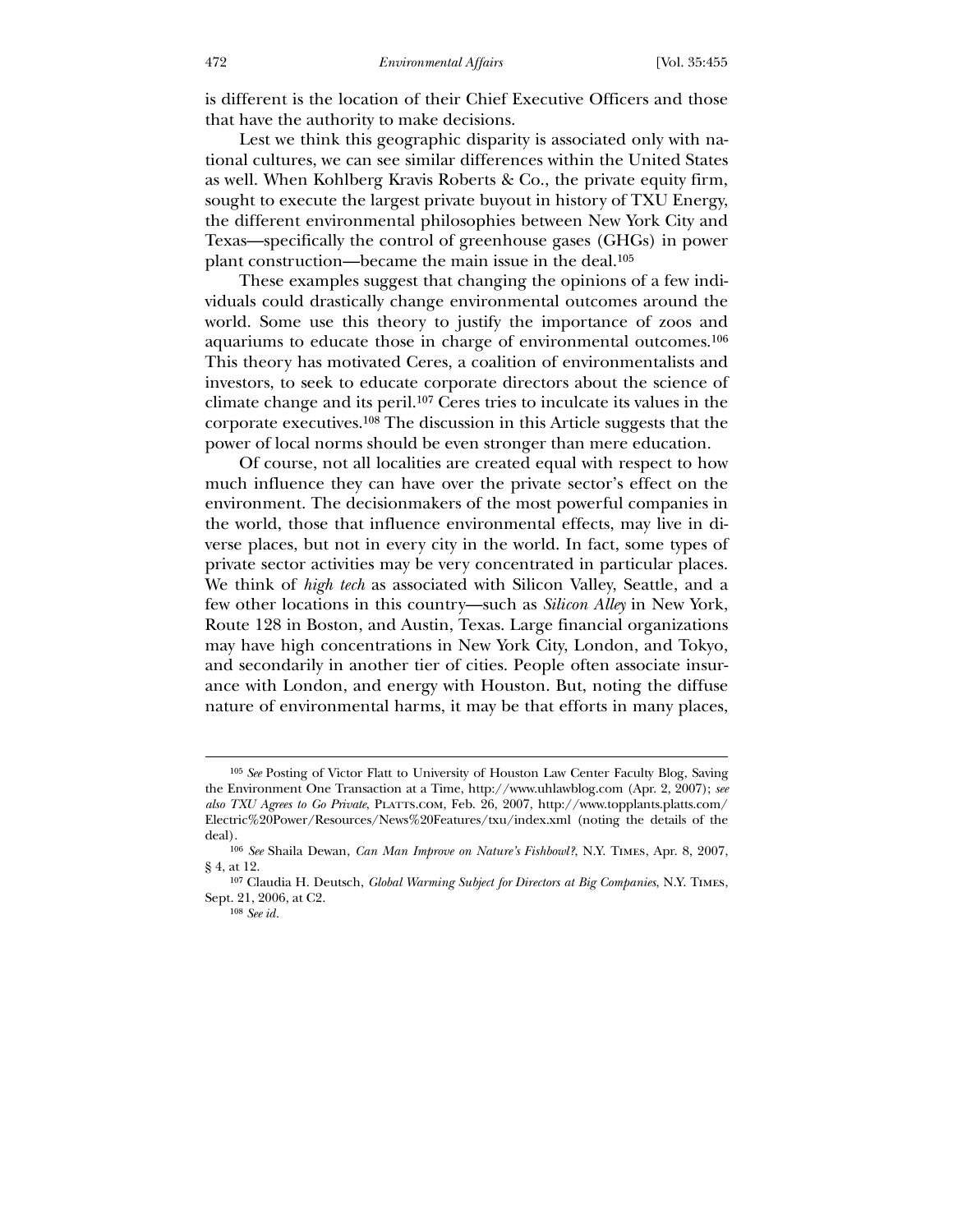on many companies large and small, may be useful and feasible, if the basic premise of interconnection is correct.

### V. How Does Affecting Social Norms Work?

 How do local governments affect these social norms, and is the process replicable? I believe that connected, charismatic leaders are necessary for local government to affect environmental social norms, which in turn affect the environment itself. Charisma may not be replicable, but connection can be created.

 The importance of the charisma and popularity of a leader cannot be overstated. The efforts of a city leader percolate through the community, particularly the business and regulatory community. When the cause is personal as well as political, the reach is even more extensive. A city's charismatic mayor or city councilmembers may be the personal actors with whom many business leaders have social and commercial contacts. They are the equivalent of the priest in the medieval cathedral. They do not directly control all capital or assets, but their influence reaches those who do. Thus, reaching these charismatic leaders can affect the most critical social norms of a community.

 Former Mayor Rudy Giuliani claims to have altered New York City society by his powerful vision of what should be in terms of crime and livability. With respect to the environment, Mayor Bill White of Houston has made controlling air toxics a high priority, with pleas to polluters and citizens alike.109 Although the problem goes on, Mayor White's involvement has changed the dynamic of the debate.<sup>110</sup>

 Of course, this shift depends on a leader who is popular and influential with the people in the private sector who have the ability to affect change. These prior connections and trusting relationships are not directly reproducible. It appears, however, that good, old-fashioned engagement and community building can bridge the norm gap from a leader to the community that needs to change. London is a valuable example with respect to climate change.

 By 2000, climate change had risen to the top of the agenda of both Prime Minister Tony Blair and, even more vociferously, the Lord Mayor of Greater London, Ken Livingstone.111 Mayor Livingstone, a socialist

<sup>109</sup> Bill White, Mayor of Houston, 2005 State of the City Speech, http://billwhitefor houston.com/000011.html (last visited May 1, 2008).

<sup>110</sup> *See* Posting of Carolyn Feibel to NewsWatch: City Hall, http://blogs.chron.com/ cityhall/archives/2007/11 (Nov. 27, 2007, 17:01 CST).

<sup>111</sup> *See* John Vidal, *Plane Speaking*, Guardian, Nov. 1, 2006, at P2, *available at* http://www.guardian.co.uk/environment/2006/nov/01/travelsenvironmentalimpact.loca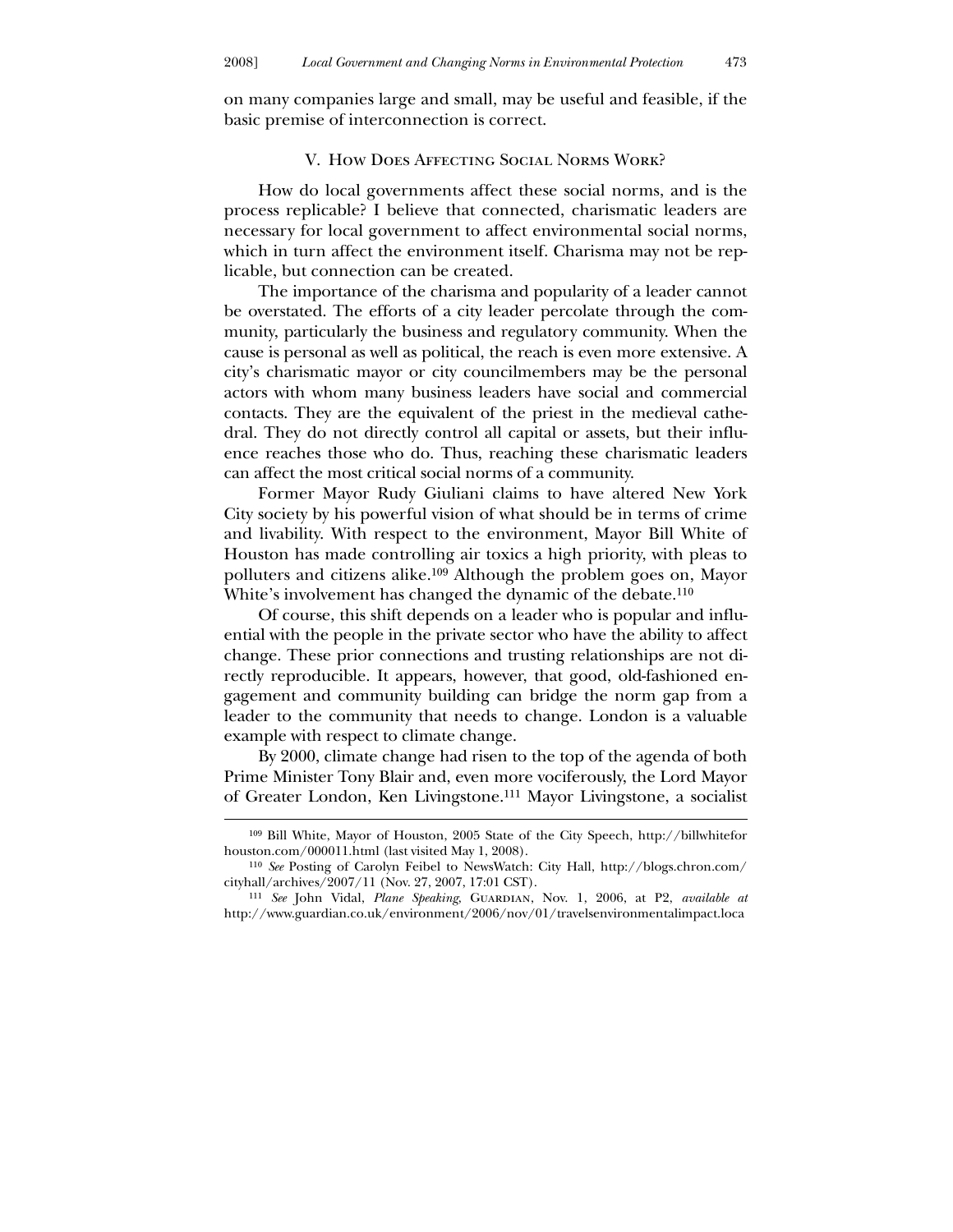not particularly known for his friendship with the private sector, decided to take an engagement approach with the private sector anyway.112 In 2001, the City of London, working with other public and private entities, created the London Climate Change Partnership (LCCP or Partnership).113 The goal was to help the City of London, its environs, and the United Kingdom cope with the effects of climate change as well as reduce the production of GHGs.114 The Partnership has produced many papers and publicity on ways for the private sector to help with adaptation to and mitigation of climate change in the London area.115 According to an LCCP spokesperson, initially the Partnership offered incentives to companies, such as energy-efficient materials and sources, to get them involved in discussions about climate change; over time, many of the representatives of these companies were inculcated to the importance of the issue and became some of its standard bearers.116 They, in turn, went back to their companies and convinced many of the companies' personnel to change the methods to both adapt to the changing climate and reduce their own contributions.117

 Particular attention has been paid to the financial services sector in London, which, due to its preeminence in financial services worldwide, provides a way to affect actions worldwide.<sup>118</sup> Lloyd's of London, for example, has given advice to its global market to include climate change in capital modeling.119 Publications from the LCCP, based on recommendations of its business partners, now encourage all companies with substantial assets under their control to manage them to reduce the impacts of climate change.120

lgovernment; Reuters, *Kyoto Greenhouse Gas Goals Face Tough Test in Hague*, CNN.com, Nov. 9, 2000, http://archives.cnn.com/2000/NATURE/11/09/hague.preview.reut/index.html.

<sup>112</sup> *See* Mayor of London, London Climate Change Partnership, http://www.london. gov.uk/climatechangepartnership (last visited May 1, 2008).

<sup>113</sup> *See id*.; Mayor of London, London Climate Change Partnership, London's Warming: The Impacts of Climate Change on London, http://www.london.gov.uk/climate changepartnership/impacts.jsp (last visited May 1, 2008).

<sup>114</sup> *See* Mayor of London, London Climate Change Partnership, Aims, http://www. london.gov.uk/climatechangepartnership/aims.jsp (last visited May 1, 2008).

<sup>115</sup> *See* Mayor of London, London Climate Change Partnership, Consultation Responses, http://www.london.gov.uk/climatechangepartnership/con\_res.jsp (last visited May 1, 2008).

<sup>116</sup> London Vice-Mayor, Presentation to the London Climate Change P'ship (Apr. 12, 2006) (contemporaneous notes by author, on file with author).

<sup>117</sup> *Id.*

<sup>118</sup> *See* Finance Sub-Group, London Climate Change P'ship, Mayor of London, Adapting to Climate Change: Business As Usual? 12–13 (2006), *available at* http:// www.london.gov.uk/climatechangepartnership/docs/business-as-usual.pdf.

<sup>119</sup>*See id*. at 14.

<sup>120</sup> *See id.*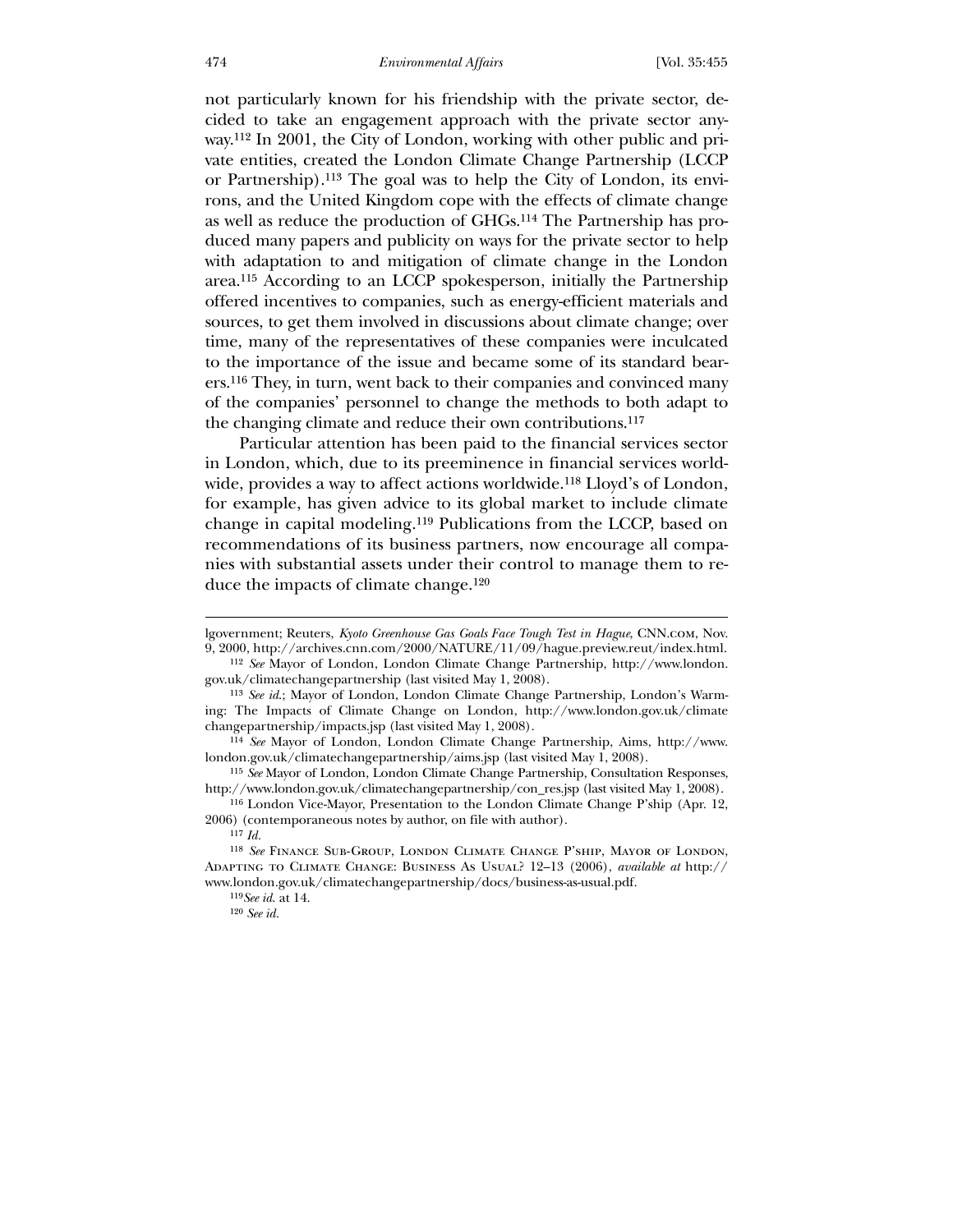The Partnership also established the London Climate Change Agency, which formally involved large businesses such as BP, and advanced the cultural acceptance of the notion that to maintain your reputation among your peers, you had to work to reduce the effect of climate change.121 Because of London's size and centrality to finance, insurance, and energy, the Partnership's activities have had enormous impact on reducing GHG production in only a few years. The United Kingdom, and London in particular, have been leaders in highlighting the importance of reducing GHGs, and many British companies, such as Virgin Airways, continue to be the ones that introduce innovative programs for GHG reductions, which can be adopted by other industries and countries.122

#### VI. Generalizable Lessons

 The LCCP example provides a good primer on harnessing the influence of locality and culture to effectuate specific change. The necessary ingredients include a strong local leader who is willing to both take a stand on the importance of an environmental position and get other powers in the community to agree.

 The leader need not be from the private sector directly, though this may help the process. In many U.S. urban areas, the political power base may be separate from the business base. Some of this separation may be related to how political leaders arise, especially in Democratic strongholds—i.e., from grassroots or educational organizations—or the Democratic tilt of localities—due to higher percentages of reliable Democratic voters—coupled with the perceived antipathy of the Democratic Party to businesses. Those urban mayors that have aggressively courted business interests, however, can win their trust, as Ken Livingstone did, in order to start a dialogue.123

 The next step is for that leader to provide an incentive for the private sector to get involved with the issue. In London and in many U.S. localities, the answer has been energy efficiency, which promises inde-

<sup>121</sup> Press Release, BP, BP Backs London Climate Change Initiative ( June 28, 2005), *available at* http://www.bp.com/genericarticle.do?categoryId=97&contentId=7006960.

<sup>122</sup> *See* Jay Boehmer, *Virgin Leading Effort to Reduce CO2 Emissions*, Bus. Travel News Online, Oct. 9, 2006, http://www.btnmag.com/businesstravelnews/headlines/frontpage\_ display.jsp?vnu\_content\_id=1003221668.

<sup>&</sup>lt;sup>123</sup> See, e.g., Aaron Lazenby, *Mile-High E-Government*, PROFIT ONLINE, Aug. 2006, http://www.oracle.com/profit/features/p36denver.html.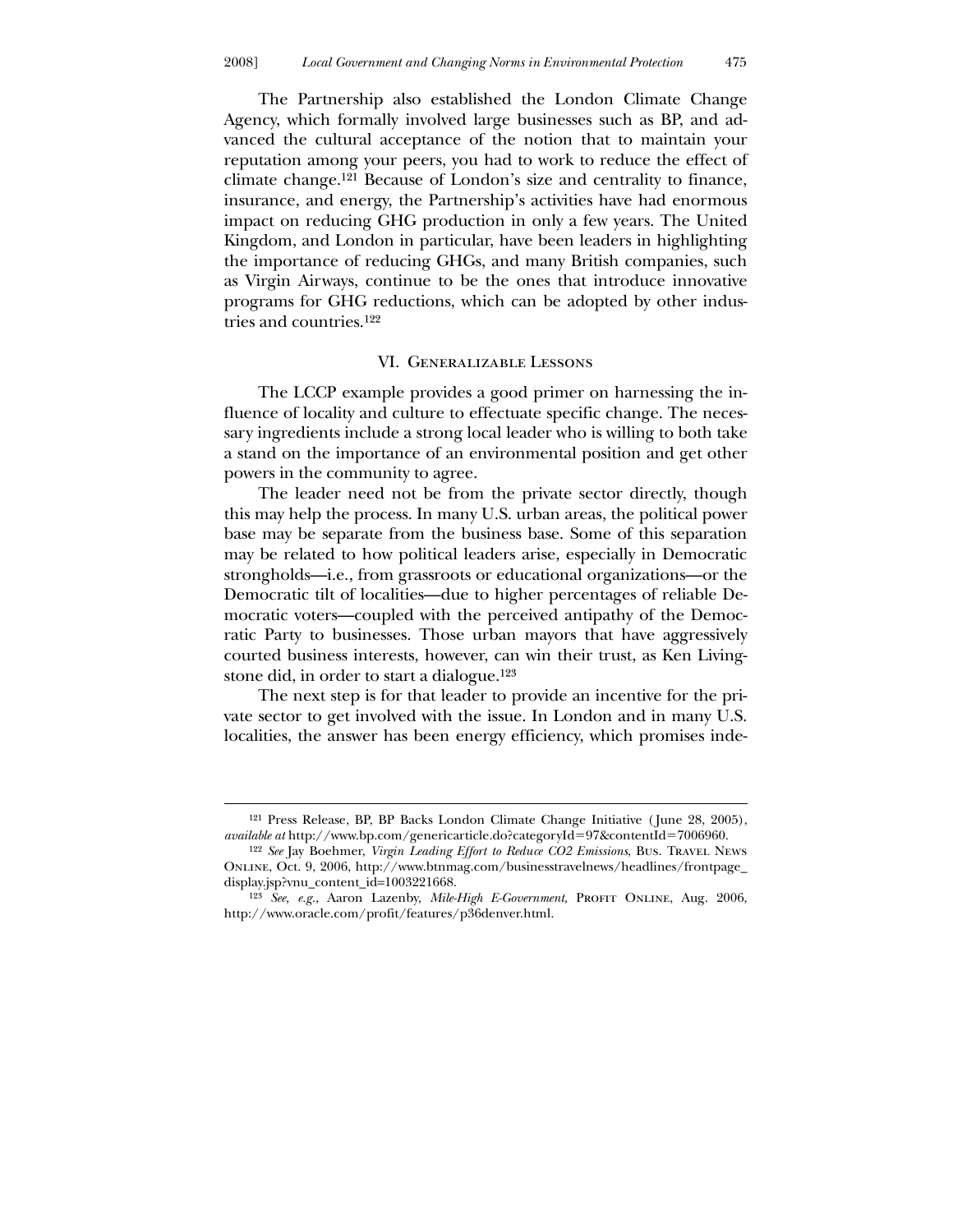#### 476 *Environmental Affairs* [Vol. 35:455

pendent economic gain.124 Due to the lack of national leadership on this issue in the United States, many private sector participants would probably like to have a centralized location that can provide information and incentives to reduce energy bills: cities could fill this role. Another economic incentive that can be used by a city is the promise of examining issues that are important to business because of secondary economic impacts, such as zoning strategies, public improvements, or traffic and parking policies. Each of these issues also has a natural connection to environmental concerns.

 Once the private sector becomes involved, the social norm creation of this rarefied group begins. There is a chance to educate group members about important issues, such as climate change, which is itself an incentive. For instance, what should every business know about predicted changes due to climate change—such as higher insurance rates—in order to save money on future investments, and what can these businesses do together with that knowledge?

 Though considered a dirty word, it is at this point that one may begin to *co-opt* the private sector parties into understanding why it is important to *do the right thing*, and why they will feel a personal reputational incentive to do so. They in turn will further *spread the gospel* to their colleagues, leading to changes in business management and decisionmaking. This result is, of course, the supposed arc of any type of advertising, and in this instance is a more direct and powerful means of connecting a person's decisions to peer judgments about how those decisions are made.

 While this strategy might not work to convince the whole world of any particular position—after all, if there were such a magic formula, it would already be used in politics—it is particularly adapted to situations in which many of the problems in behavior actually lie in the lack of knowledge about an issue: a central problem in the environmental context. While you might not be able to convince all businesses to support a repeal of the Second Amendment by showing them examples of people being shot, it might be possible to convince them that climate change is occurring and is affecting their world and the world of others.

 Creating a targeted social norm in the private sector that has control over environmental effects will of course supplement, and be supplemented by, a change in social norms in the general community. Here, the impact of community social norms is so obvious that we usu-

<sup>124</sup> *See, e.g.*, State of New Jersey, Global Warming, What Is NJ Doing About Climate Change, http://nj.gov/globalwarming/initiatives (last visited May 1, 2008).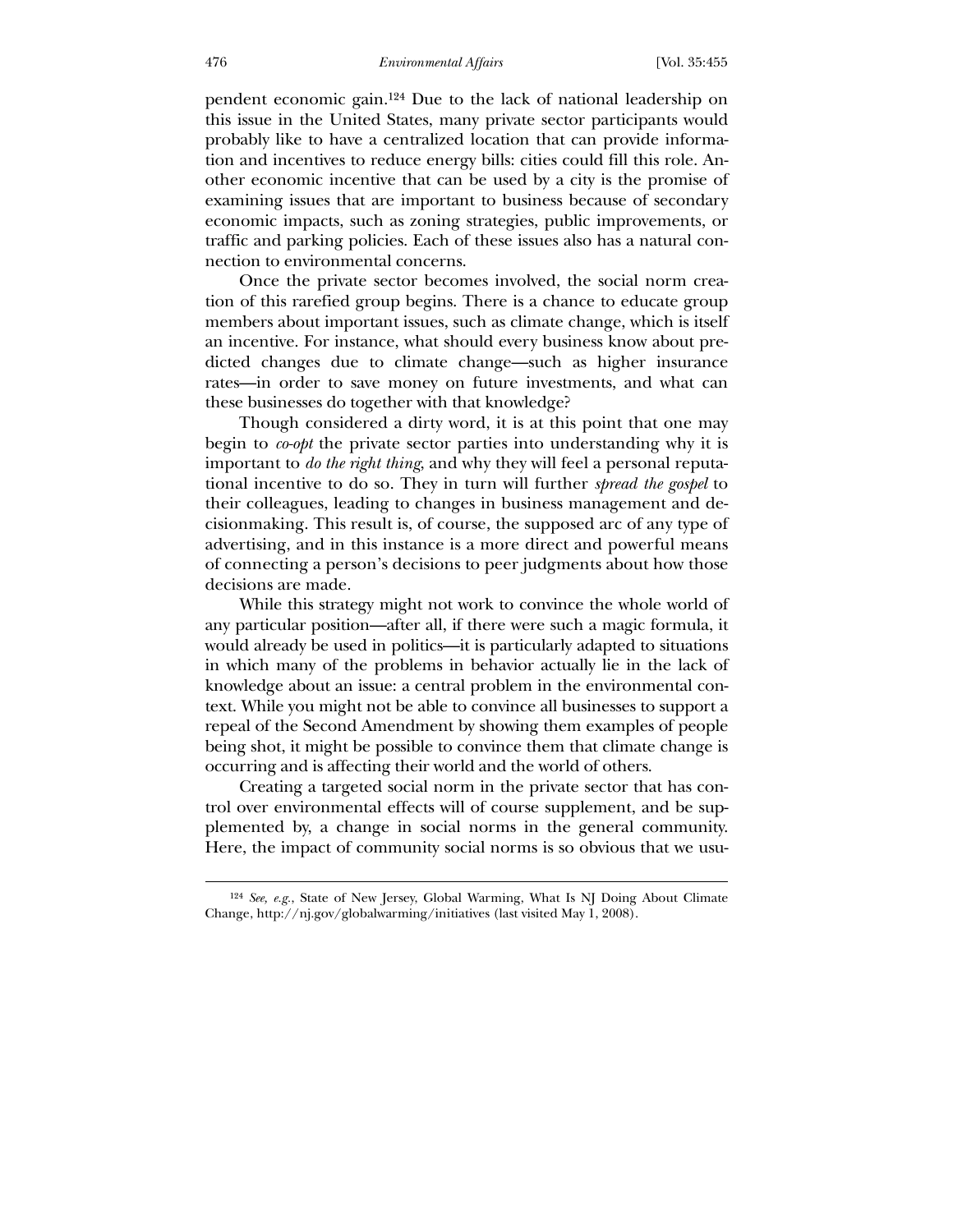ally do not think about it. Berkeley and Boulder are *green*, *liberal* cities. Atlanta and Houston are *pro-business*. These labels have power, and also point out how local social norm creation can vary and may be more effective if tailored at the local level. Different approaches can lead to similar, positive outcomes—the benefit and province of local control. Seattle and Houston provide examples related to climate change.

 Seattle and Houston have both become involved with climate change issues recently, as have many cities in the country; but, their differing approaches illustrate how locally tailored social norm creation is more effective than a national approach. In Seattle, the approach is centered around the idea of doing what is right, and controlling bad corporate behavior.125 The centerpiece was the mayor's letter, which Mayor Greg Nickels created to encourage cities to pledge to reduce climate change actions.126 The program has since expanded to engagement with the private sector and a Seattle Climate Action Plan.127 The Seattle mayor traded on the culture of the city by connecting the city's tradition of environmentalism to climate change.128 He also showed a willingness to engage with the business community.<sup>129</sup>

 The mayor of the City of Houston has not signed Mayor Nickels' letter.130 However, the Houston mayor has asked city personnel to inventory GHGs in the city and has supported assisting businesses with reducing climate change impacts through energy efficiency.131 He proposed that the city begin purchasing large amounts of wind power and gave as a public reason that it was cheaper and more reliable, i.e., better for business, while secondarily touting its benefits to the environment.132 Moreover, as the leader of the city at the center of the worldwide energy industry, he has directed the city to become a member of

<sup>125</sup> *See* Seattle Climate Action Plan Homepage, http://www.seattle.gov/climate (last visited May 1, 2008).

<sup>126</sup> *See* Letter from Greg Nickels, Mayor of Seattle, to U.S. mayors (Mar. 30, 2005), *available at* http://www.seattle.gov/mayor/climate/pdf/uscm\_6-page\_climate\_mailing\_all.pdf; Seattle Mayor Nickels, US Mayors Climate Protection Agreement, http://www.seattle.gov/ mayor/climate/default.htm#cities (last visited May 1, 2008).

<sup>127</sup> Seattle.gov, Office of Sustainability and Environment, Climate Protection, http:// www.seattle.gov/environment/climate\_protection.htm (last visited May 1, 2008).

<sup>128</sup> *See id.*

<sup>129</sup> *See id.*

<sup>130</sup> *See* Mayors Climate Protection Center, US Conference of Mayors, Cities That Have Signed On, http://usmayors.org/climateprotection/cities.asp?state=tx (last visited May 1, 2008).

<sup>131</sup> City of Houston, What We Do, Climate Change, http://www.houstontx.gov/environment/whatwedo.html#cc1 (last visited May 1, 2008).

<sup>132</sup> *See* Matt Stiles, *Wind Behind City's New Power Plan*, Houston Chron., July 13, 2007, at A1.